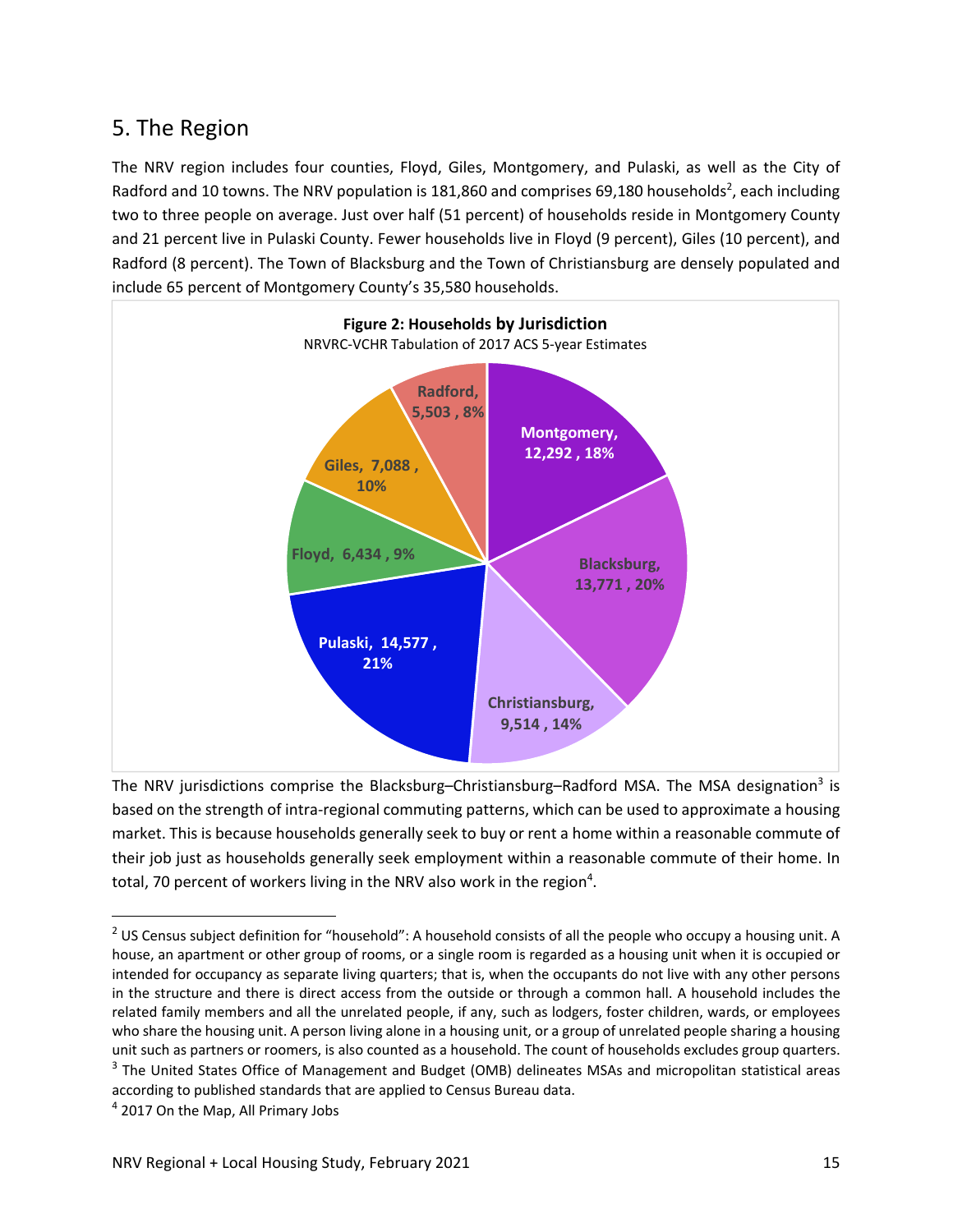Employment in the NRV is concentrated in the college towns, retail areas, and manufacturing facilities in the region, with the largest concentration of jobs in Blacksburg, Christiansburg, and Radford. Virginia Tech is the region's largest employer, with approximately 7,000 employees at the Blacksburg campus. More than 200 companies located at the Virginia Tech Corporate Research Center employ an additional 3,300 in the region. Many of the town's retail, hospitality, and service businesses are supported by the student population (30,000+) and visitors to the university or events. Many workers with jobs in Blacksburg live in Christiansburg and other nearby commuter towns such as those in Giles County and Radford.

### **Figure 3: NRV Job Density**



U.S. Census Bureau, Center for Economic Studies, 2017

A cluster of technology companies related to innovations at Virginia Tech has developed in Blacksburg, especially in the Corporate Research Center office park and downtown Blacksburg. In employer focus groups conducted for this study, companies described their efforts to attract talented workers to the region while competing with technology companies in more established clusters in large cities and metro areas. Potential new hires that cannot find suitable apartments or houses may decline to move to the region and instead accept a job in another place with more housing options. Several employers noted that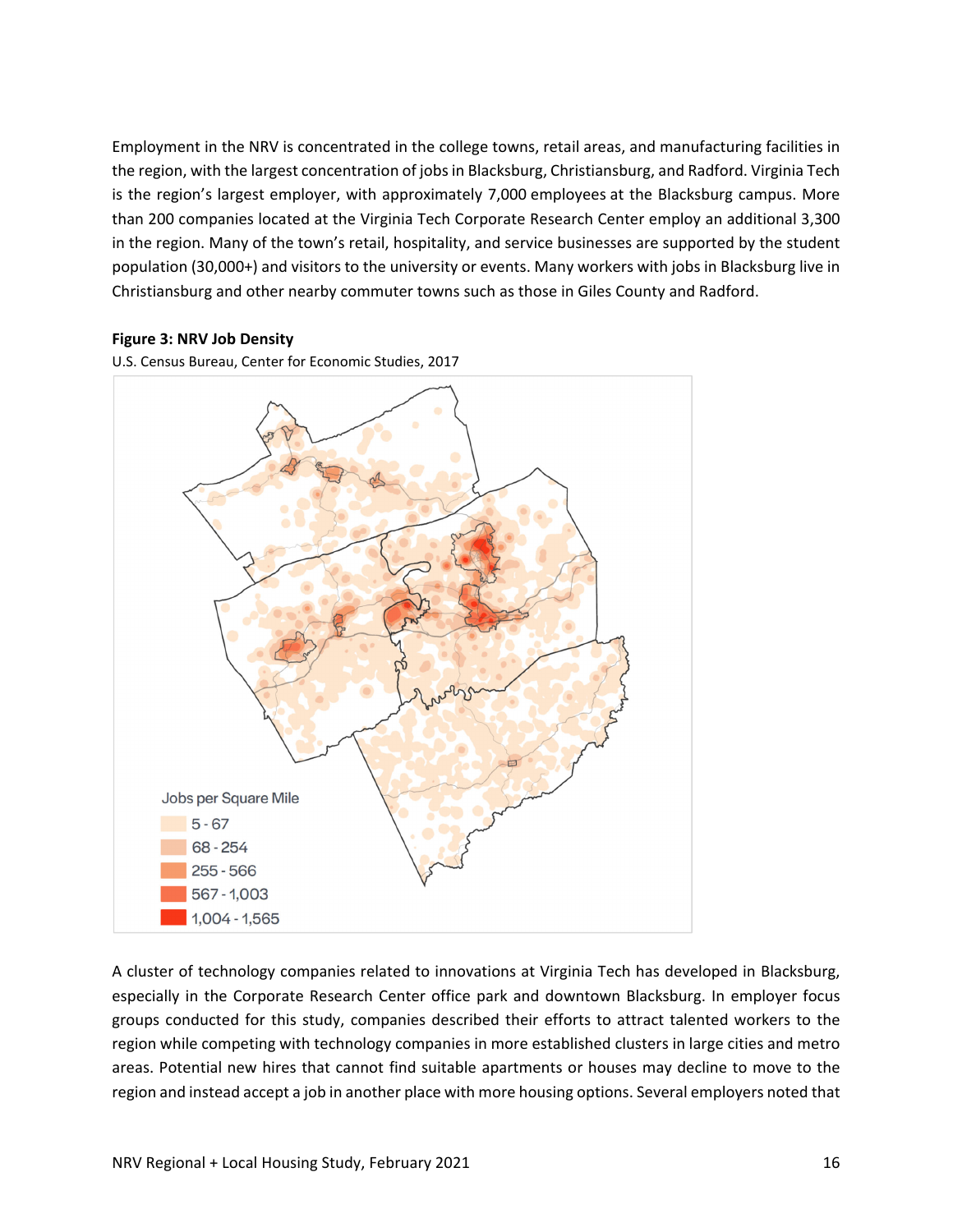a shortage of available housing for these new employees was a major impediment to their successful growth in the region.

Large manufacturing plants in the NRV represent an important destination for the region's commuters, with several large firms at locations outside of towns near interstates or railroads, often in rural areas outside of towns. These well‐paying entry level jobs are typically not located near residential areas or transit systems, which is a major housing issue for those in poverty or struggling with homelessness. Several focus group participants noted the importance of stable transportation, day care, and other support services near jobs that are available for lower-income residents. Often, these jobs are in locations far from affordable apartment units or other housing that lower-income residents can afford, making reliable transportation essential to their ability to keep stable employment.

Many residents struggle to afford housing near their jobs in the region's towns and cities as well. Many jobs do not pay wages that allow workers to afford rents or mortgages in the towns where these jobs are available, especially Blacksburg. Housing affordability by occupation is discussed in more detail in "Workers" section, 6.3.2.

Location efficiency is an important concept in understanding submarkets within the region. Transportation is usually the second-highest household expense after housing $xxi$ . Location-efficient housing is typically close to good transit and public services, and it has features that reduce automobile dependency such as good walking and cycling conditions. Location efficiency tends to improve households' economic resilience; that is, households are better able to respond to unexpected financial burdens such as fuel price increases, vehicle failures, or income losses.

Walking and cycling conditions along with public transit make commuting without a car possible for some places in the NRV. Other location‐efficient places have lower‐cost housing options within short commutes of jobs, shopping, and services. Map 2 measures relative location efficiency in the NRV by showing housing and transportation costs as percentage of household income for a median‐income family. The most location‐efficient places are the towns of Blacksburg and Christiansburg in Montgomery County, the City of Radford, and the towns of Dublin and Pulaski in Pulaski County. Maps showing housing plus transportation costs for other household types are included in Appendix 1.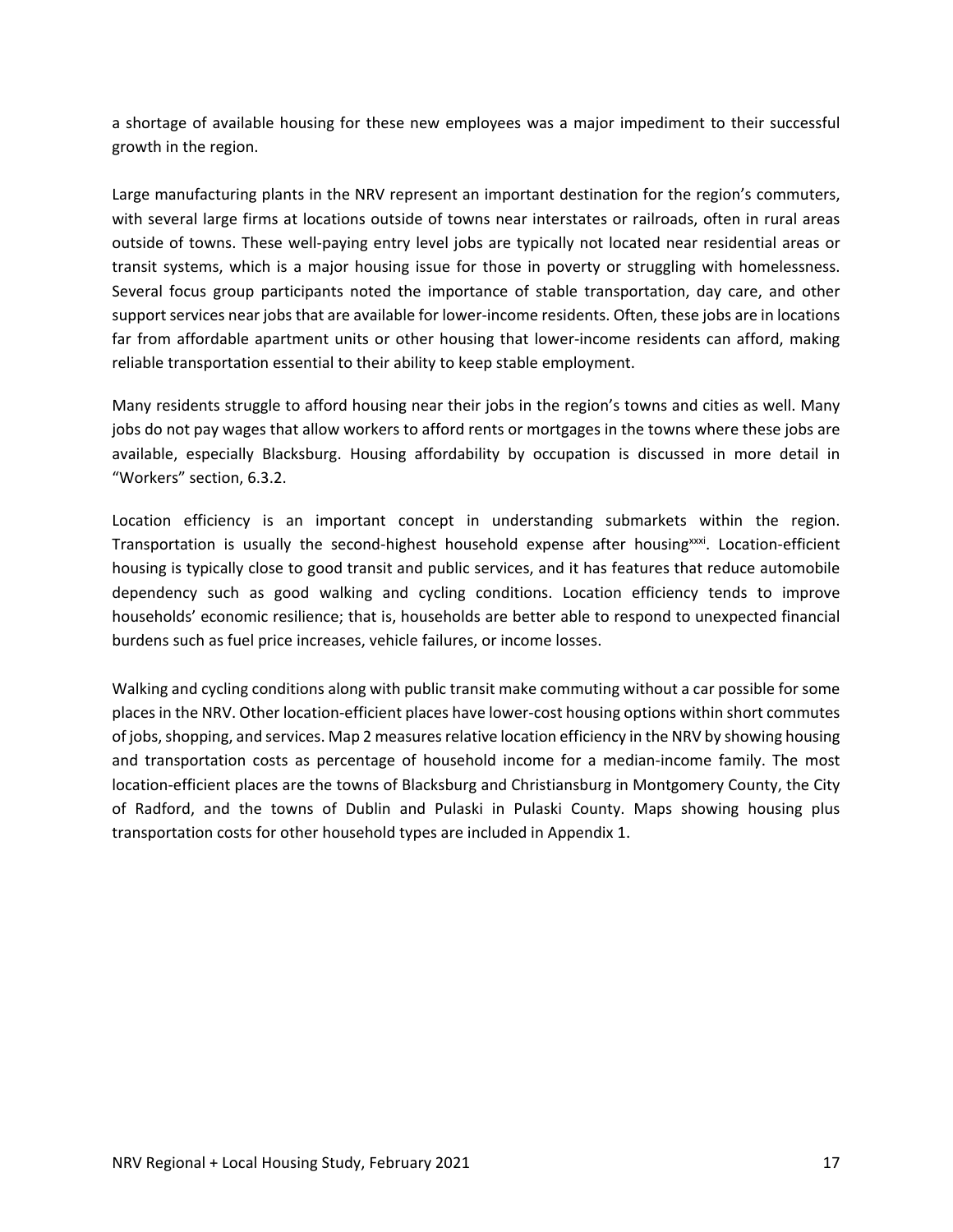## Figure 4: Housing and Transportation as a Percentage of Income for a Median-income Family by Census **Tract**



VCHR tabulation of HUD 2012‐2016 Location Affordability Index data

Location efficiency of housing is more critical for lower‐income households, as high transportation costs may negate savings from living far from the workplace. Very low-income individuals and families struggle with living costs even in the most location-efficient places. More information regarding housing affordability for low- and moderate-income workers is presented in the "Housing the Community" section.

The NRV offers housing options in urban, suburban, exurban, and rural settings with a well-connected road network. The NRV is relatively affordable compared to other Virginia metro areas, with the third‐ lowest median housing costs. However, relatively low housing costs cannot attract growth or offer the region a competitive advantage, because relatively few new homes are being built and market vacancies are low. Furthermore, high housing demand throughout the region drives up housing costs, especially in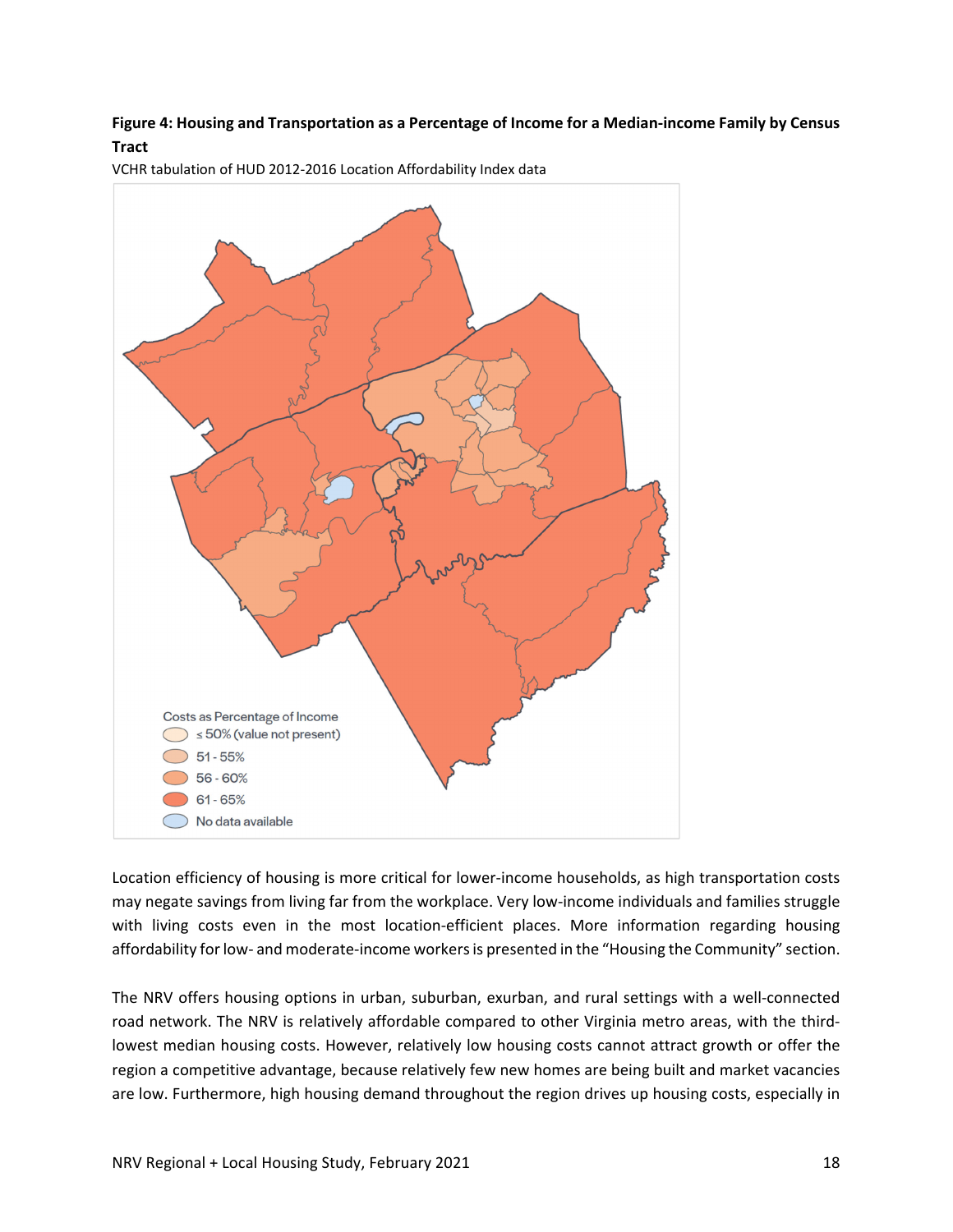the two largest towns, Blacksburg and Christiansburg, which are both employment and amenity centers in the region.

Demand for housing in the NRV is increasing, as evidenced by decreasing days on market, low market vacancies, and increasing sale prices and rents. The median days on market (i.e., the number of days a home is listed on the MLS before it sells) has decreased steadily from 83 in 2010 to 9 in 2019, an 89 percent decrease over 9 years. Median days on market have decreased 83 percent since its pre‐recessionary low in 2007.



### **Table 5: 2019 Median Days on Market by Jurisdiction**

VCHR tabulation of New River Valley Association of REALTORS® 2019 MLS data

| Town of     | Montgomery | Flovd  | Radford | Town of         | Town of  | Giles  | Pulaski |
|-------------|------------|--------|---------|-----------------|----------|--------|---------|
| Blacksburg* | Countv     | County | Citv    | Christiansburg* | Pulaski* | County | County  |
|             | 18         | 36     | ⊥ఎ      |                 |          |        |         |

\*in town limits

Concurrently, sale prices and rents have increased. Sales prices increased 56 percent from 2002 to 2019 and 16 percent from their pre-recession peak in 2007, indicating a complete recovery from the housing crash and the Great Recession. Median price has increased in each jurisdiction, with the most substantial increase in the Town of Blacksburg.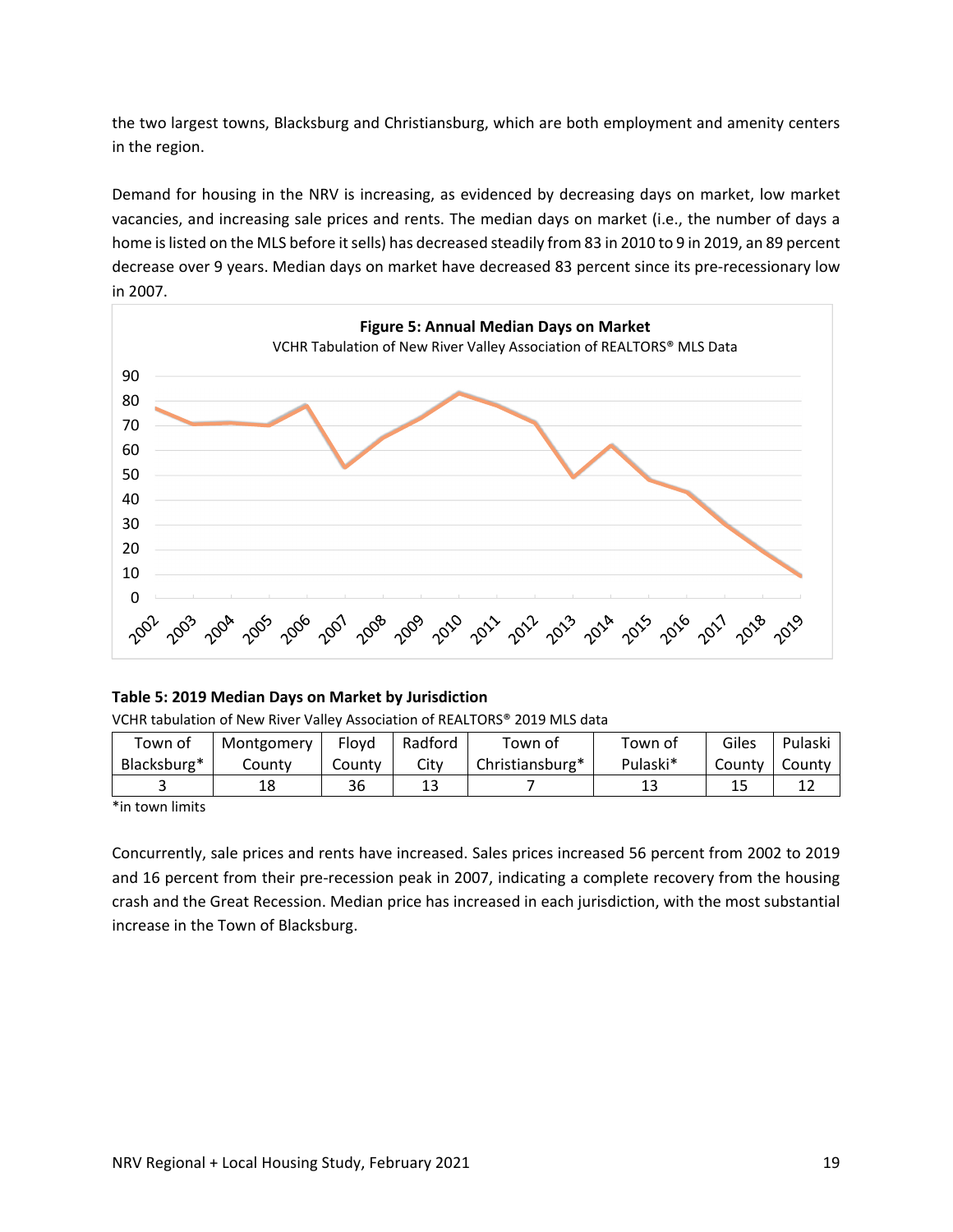|                   | Giles  | Pulaski               | Town of     | Montgomery | Flovd     | Radford   | Town of         |
|-------------------|--------|-----------------------|-------------|------------|-----------|-----------|-----------------|
|                   | County | County                | Blacksburg* | County     | County    | City      | Christiansburg* |
| Median<br>Price   |        | $$133,000$ $$153,440$ | \$268,751   | \$250,000  | \$187,750 | \$160,000 | \$205,000       |
| Percent<br>Change | 26%    | 23%                   | 28%         | 4%         | 25%       | 19%       | 18%             |

**Table 6: 2019 Median Sale Price and 2007─2019 Percent Change in Median Sale Price** VCHR tabulation of New River Valley Association of REALTORS® 2019 MLS data

\*in town limits

Grossrent, including both rent and utilities, increased nearly 40 percent between 2007 and 2017. Vacancy among for-rent units is also low. Less than 2 percent of NRV-wide rental units are vacant, indicating that the rental market is nearly as tight as the homeownership one is. Furthermore, most rental units are located near the region's universities and serve the student population that rents units on a July–June lease cycle. The domination of the rental market by university students makes finding an available unit outside of this cycle challenging. Focus group participants consistently mentioned that non‐students moving to the region for jobs have difficulty finding rental and high-quality units that are not in studentdominated developments.

Each jurisdiction plays a role in the NRV economy and housing market. The NRV's urban places surround both current and historic jobs centers. Blacksburg has become both the employment and amenities center of the NRV owing to the jobs provided by and large student population of Virginia Tech. Blacksburg's housing stock is the most location‐efficient in the region because of its proximity to jobs and a relatively comprehensive public transit system that includes road networks, buses, trails, and sidewalks. Given these characteristics, Blacksburg is ideal for low-wage employees who work there, but it is both the highestpriced submarket of the NRV and subject to the greatest market pressures.

Blacksburg's housing is about 70 percent rental. With more than 25,000 students living in town and an average of 2–3 people per rental unit, the 9,500 rental units in town are targeted at and largely occupied by students. Demand for additional rental units add significant pressure to the ownership market because investors in such rentals compete with prospective owner‐occupants. Owing to the intense demand, at the beginning of 2020, the Town of Blacksburg had projects under construction comprising nearly 1,500 net new multifamily bedrooms and 7 affordable townhomes. In addition, projects adding more than 5,000 multifamily bedrooms and 100 single‐family lots have been approved for development, and ones adding more than 1,300 additional bedrooms are under review.

The neighboring town of Christiansburg is another employment and amenities center in the NRV and is very conveniently located for households that work in Blacksburg. Christiansburg is also an efficient location for households with a member commuting to Blacksburg while other members commuting to other places in the NRV or beyond. Christiansburg offers more accessible housing prices and newer stock than nearly any other jurisdiction, and it has both urban and suburban neighborhoods to suit a more diverse set of housing preferences. Christiansburg currently has the largest number of non‐student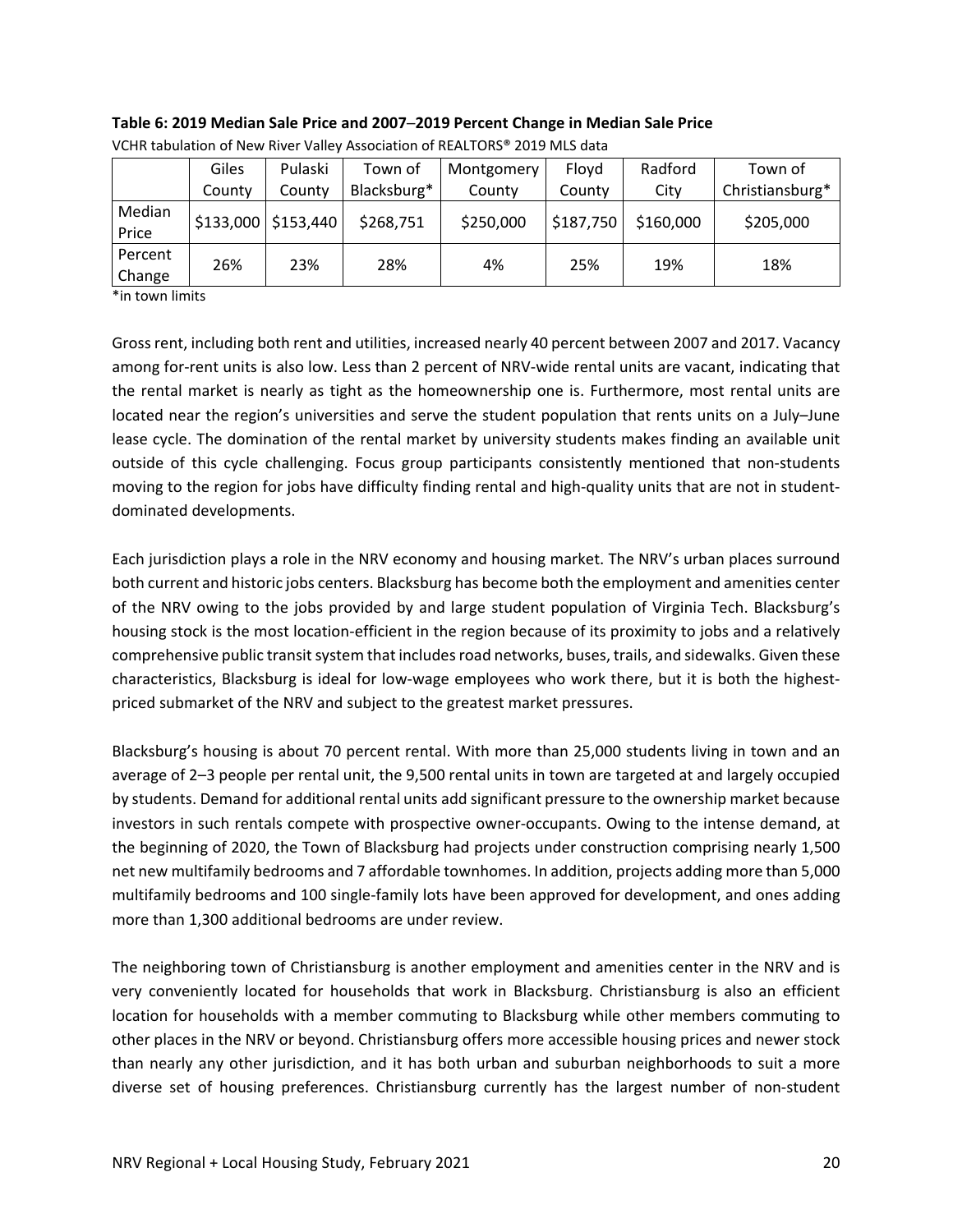entitled developments in the region. In total, 906 units are slated for development, comprising 187 singlefamily detached units, 319 townhomes, and 400 apartments.

Montgomery County manages growth around the two largest towns. Large developments are entitled near the village of Prices' Fork, just outside Blacksburg, responding to demand for new housing close to the town. These developments are suburban in character in contrast to the exurban and rural settings in most of the county. Both Giles and Montgomery Counties have housing in a rural setting within a 15‐ minute drive to Blacksburg; therefore, both counties are working to respond to housing demands while preserving rural and bucolic settings and lifestyles.

Giles is one of the most-rural jurisdictions in the region. It has a history of town-centered development along the 460‐corridor that the county continues to promote to maintain its rural, mountainous setting for residents and is the focus of the county's economic development strategy centered around outdoor recreation. Access to water and sewage helps direct the density of residential development and preserve rural and wilderness areas in the county. Housing demand and development interest growing in the Newport and Pembroke areas of Giles, stemming from growth in the region's largest employment centers in Blacksburg and Christiansburg.

The City of Radford is home to Radford University and is in the geographic heart of the NRV. Bordered by the New River on three sides, the city offers residents recreational opportunities and river access at the 57‐acre Bisset Park. The city's housing stock is relatively affordable and more rental units are available, reducing pressure from investors in the for-sale market. Other characteristics of the city's housing stock include small homes on small lots that were built for industrial workers in the 1930s and 1940s that continue to serve moderate‐income families today.

Pulaski County is the second‐most populated county in the region. Pulaski has large‐scale employers that attract households to live in the area. Pulaski County includes two towns, the historic Town of Pulaski and the Town of Dublin. Pulaski has among the most-affordable housing prices and rents in the region, but the percent of the stock available for rent or for sale is relatively low. Pulaski has entitled new housing and is working to address long-term vacancies along with community development improvements.

Floyd County is known for its rural, agrarian atmosphere and the artisans who have made the county their home. Amenities in the Town of Floyd as well as rural housing paired with high-speed, reliable internet infrastructure has made Floyd an ideal residence for millennial and boomer households that prefer rural lifestyles. Although Floyd's sale prices have increased 20 percent since 2007, homes have stayed on the market longer than any other jurisdiction, possibly signaling a mismatch between regional demand and location or type of housing.

The "Local Profiles" section provides more detail on housing in each jurisdiction, and local strategies complement or extend regional strategies. Local and regional perspectives are emphasized equally because submarkets are critical to the region-wide market dynamics. Moreover, municipal investments,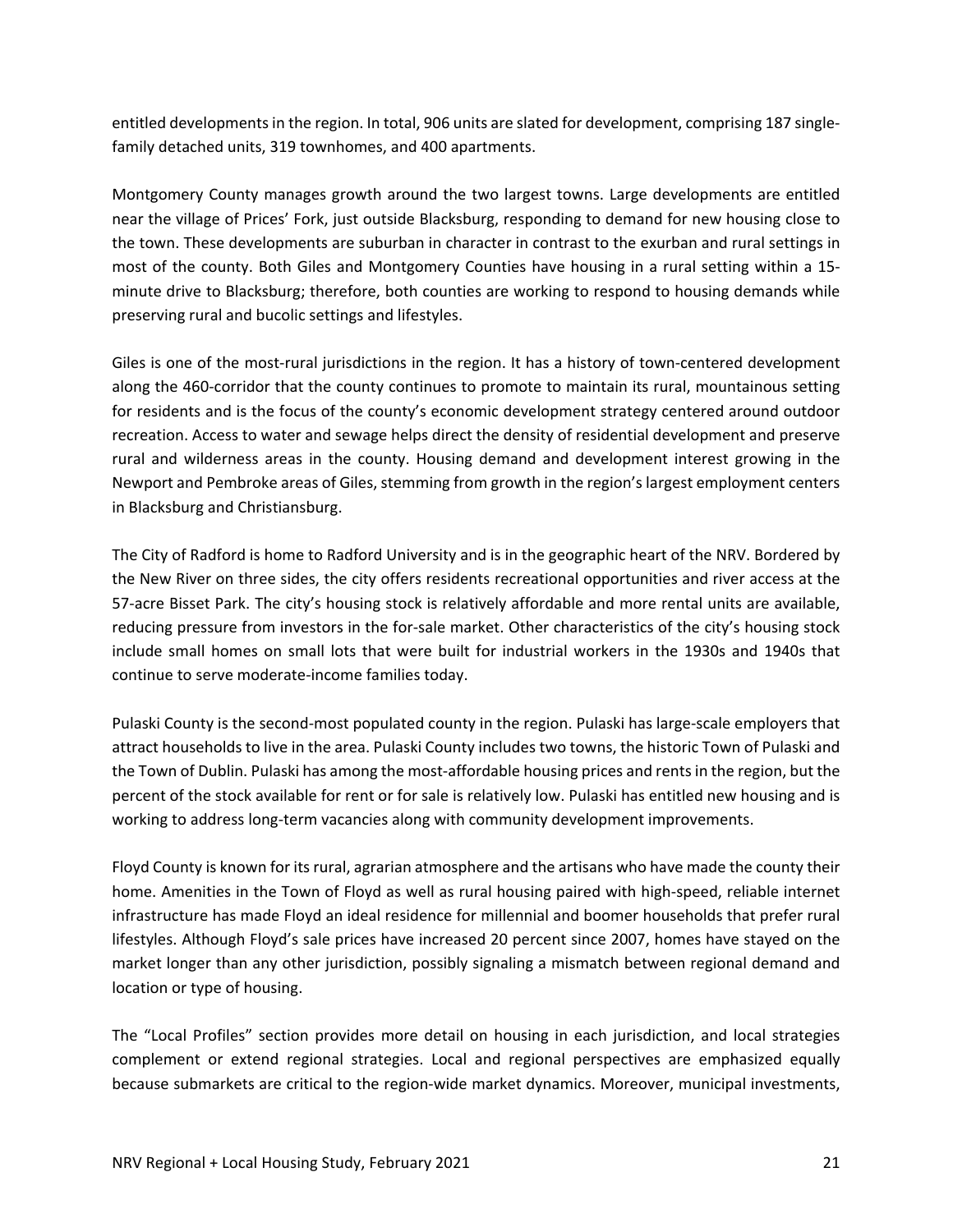incentives, and regulations help define submarkets and are important components of both regional and local strategies.

# 6. Housing the Community

Households are economic agents that seek the best "housing package" based on their needs, preferences, and resources. Their choice is based on a host of needs and preferences ranging from house characteristics (e.g., size, utilities, number of bedrooms, number of bathrooms, number of levels, and finishings) to location characteristics (e.g., neighborhood, schools, commute to jobs, distance to shopping, and proximity to friends and family). Households consider tradeoffs among these needs and preferences in the context of financial accessibility or affordability. Because households are diverse in composition and income, housing needs and preferences also vary.

# 6.1 Housing Preferences

### Location

Communities in high demand can be broadly characterized by accessibility to employment centers, shopping, and services. Whereas community preferences vary by income (which influences their purchase motivations), distance to employment is important across all income brackets<sup>xxxii</sup>. Key characteristics of the communities that consumers pursue also depend on their age and household type. Younger people prefer communities that reflect their success and achievements, whereas older people prefer communities that offer healthy lifestyles and social opportunities<sup>xxxiii</sup>. Many homebuyers prefer the suburbs, especially those with a mix of business and shopping. However, the proportion of potential homebuyers that prefers living in small towns and rural areas is not small. The National Association of Home Builder (NAHB) survey shows that 24 percent of respondents prefer rural places and 11 percent prefer the central city<sup>xxiv</sup>. Millennials are most likely to prefer buying a house in the city center (23 percent) compared to gen Xers (11 percent) and baby boomers (8 percent).

## Type

Detached single‐family homes are the most‐popular housing type nationwide, accounting for 82 percent of home purchases  $xxy$ . In response, 85 percent of new homes are single-family detached homes  $xxy$ . However, 23 percent and 13 percent of young millennials would consider living in townhouses and condominiums, respectively. Consumers interested in more‐affordable and more‐accessible locations are willing to consider smaller options rather than the pricier and larger single-family detached homes<sup>xxxvii</sup>.

### Size

The average house purchased was built in 1991, spans 1,900 square feet, and has three bedrooms and two bathrooms. Buyers aged 39 to 53 tend to choose larger homes, at 2,100 square feet, reflecting needs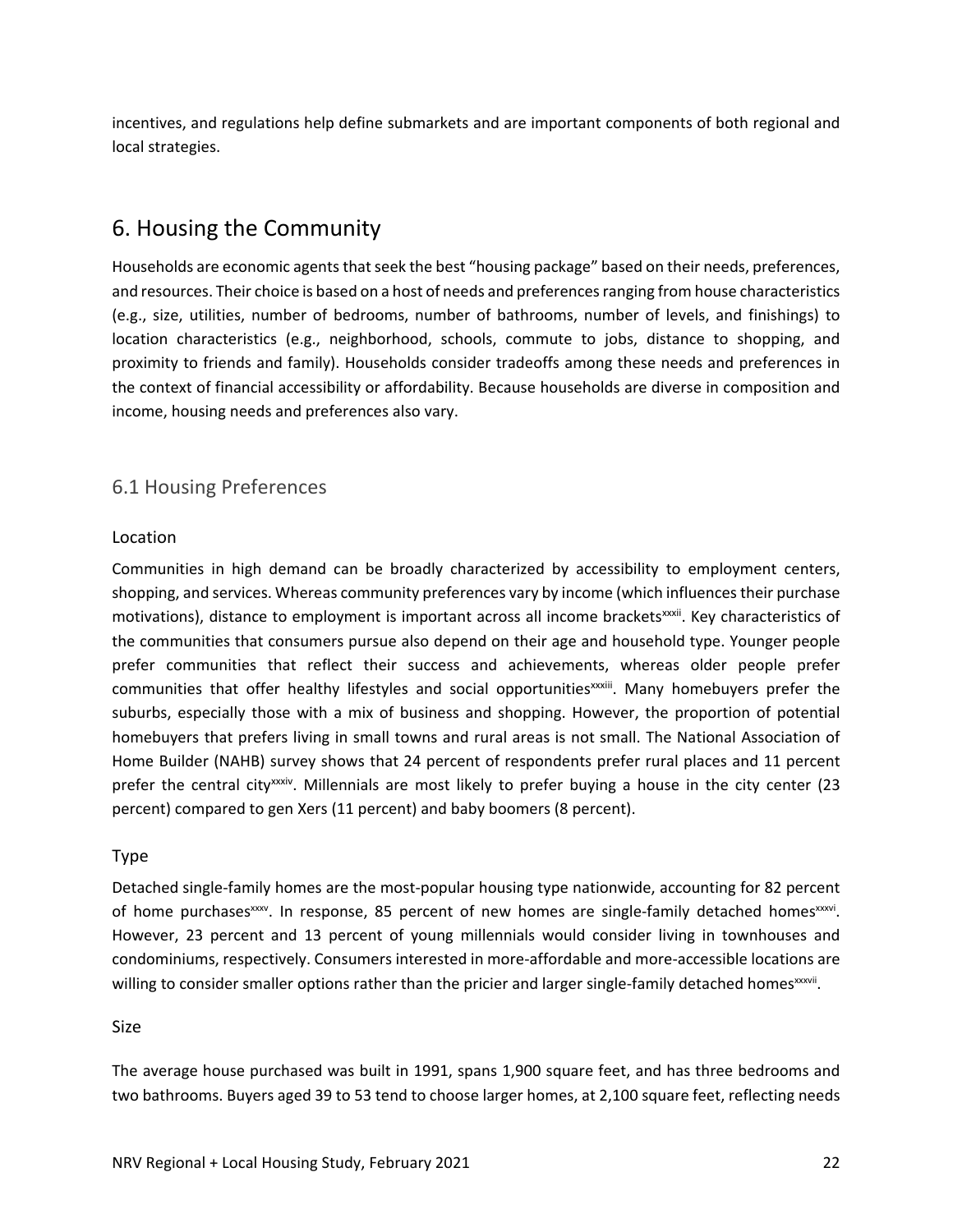of more family members and purchasing power. In contrast, young adults and older people aged over 55 prefer smaller homes in the 1,500 to 1,900 square-foot rangexxxiii. Since 2016, there has been a trend toward smaller homes: according to U.S. Census Bureau, as of 2018, the average home size has declined and home builder supply has focused on units with less than four bedrooms and less than three bathroomsxxxix.

## Features

Heating and cooling costs are considered the most important environmental features when purchasing a home<sup>x</sup>. According to the NAHB survey, 86 percent of homebuyers prefer open-style or partially open-style kitchens and dining rooms<sup>xii</sup>. They prefer stainless-steel appliances (67 percent) as well as top finishes and granite or natural‐stone kitchen countertops (57 percent). Depending on the type of household (e.g., age and whether they have a family), other recent trends include farmhouse styles incorporating ample amounts of wood; engineered quartz countertops for color flexibility; vinyl and resilient flooring, especially for aging in place; wireless controls; and higher-end fixture installations in the bathroom such as wall‐mounted sinks, faucets, and toilets.

## Internet Access and Broadband

Single‐family homes with access to a 25 Mbps broadband connection pay approximately 3 percent more for their homes than similar ones in neighborhoods with 1 Mbps connections<sup>xii</sup>. According to a study by the Strategic Networks Group (2019), 40 percent of those aged 18–34 said they would relocate for broadband, whereas more than one third of those over 65 would do so. A Pew Research Center survey (2015) finds that 40 percent of non‐high‐speed users say that lack of access to broadband is a major disadvantage for learning about or accessing government services; in addition, 37 percent say that lacking broadband at home is a major disadvantage for learning new things that might enrich their lives<sup>xiii</sup>. Approximately 58 percent of rural residents lacking access to high-speed internet in their area believe that this is a problem<sup>xliv</sup>.

# 6.2 Housing Shortage and Needs at all Income Levels

Data regarding housing availability and that collected from housing expert focus groups suggest that households at all income levels are experiencing a housing shortage. Decreasing days on market and increasing sale prices indicate that demand for owned housing is outpacing supply, and increasing rents and low vacancy rates suggest that the supply of rental housing may also be inadequate to meet demand.

## Homeownership Opportunities

Potential homebuyers face a tight market in the NRV, with 9 median days on market in 2018. Highly competitive markets favor experienced buyers that can make cash offers. Limited supply implies that potential buyers who are less willing or able to make offers quickly after a home is listed for financial or time considerations are likely to be excluded from the market. NRV buyers are fatigued in their home search owing to few median days on market, and some give up the search all together. Realtors report that homebuyers who need financing can no longer compete in the tightest submarkets, because bidding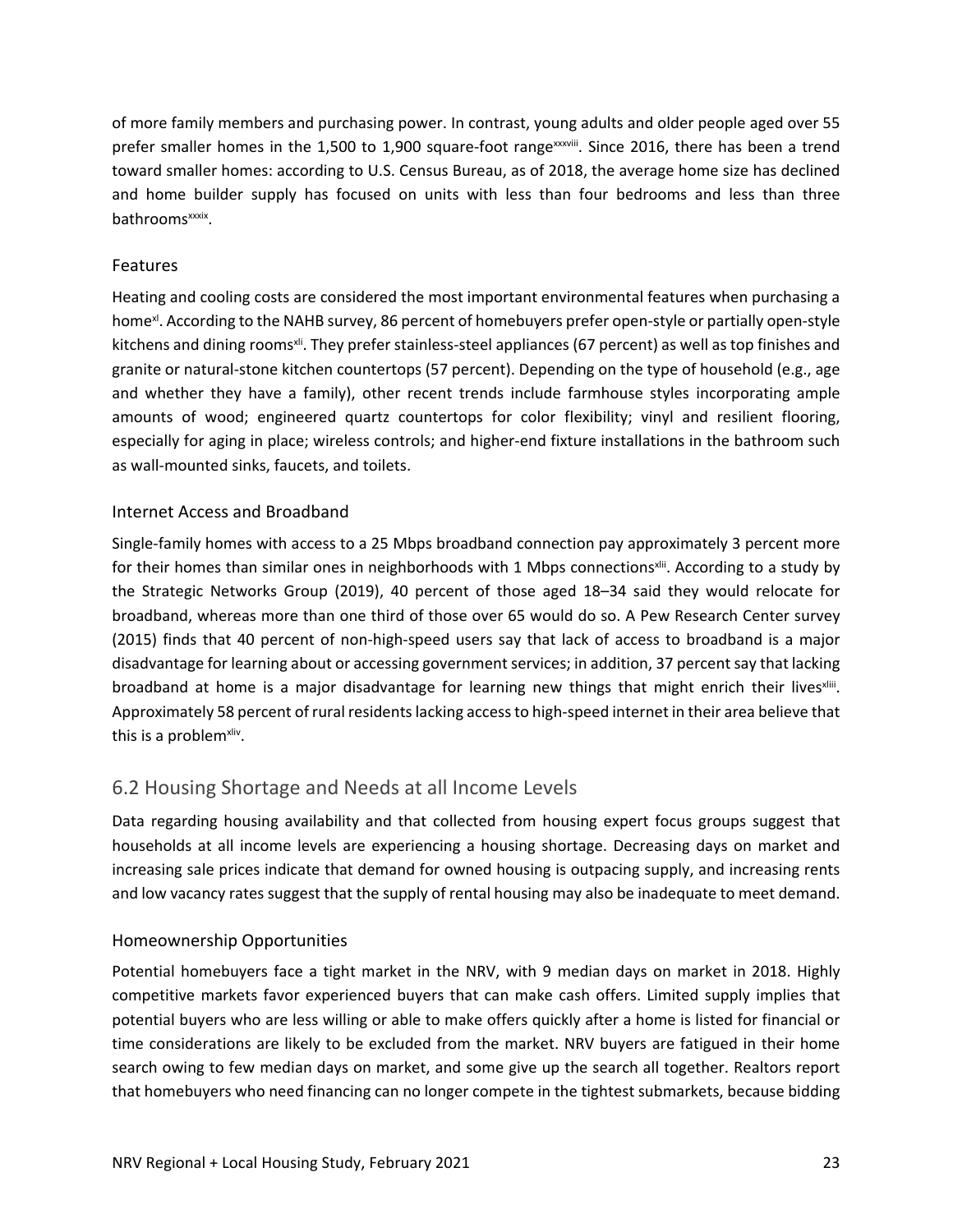wars often push offers above appraised value and thereby exclude buyers that need financing. Realtors have described the Town of Blacksburg as "closed" to moderate-income, first-time homebuyers unless they can purchase a condominium with cash. One survey respondent described their experience as exhausting and exasperating. The respondent felt that affordable homes were being purchased by parents of students or others in their position that were making cash offers that exceeded list prices.

Over the June 2018–May 2019 period, 1,650 homes were sold in the NRV. Homes in the 25th to 75<sup>th</sup> percentile range were priced between \$132,000 and \$275,000 during this period. Competition for these homes was highest, with 13.5 median days on market. Higher-priced homes were also in relatively high demand, with 20 median days on market. Home prices lower than \$132,000 were on the market the longest, at a median of 27 days. Homes priced lower than \$100,000 tended to stay on the market even longer, with 38 median days on market. This may mean that they did not readily meet the needs of most households in terms of location, size, or condition.

## Rental Opportunities

Most of the region's rental stock (72 percent) is in Montgomery County and the City of Radford, much of which is intended to serve students attending the region's universities. Households headed by students occupy about 38 percent of the NRV's rental stock; therefore, much of the stock is on a July–June rental cycle. Long‐term occupants who moved into their units in 2009 or earlier occupy another 20 percent of the rental housing stock. The remaining stock is occupied by non‐student households who have moved in 2010 or later.

Although too few vacant rental units in the NRV exist to provide a precise value, we can reliably estimate that the rental vacancy rate is 1.5–2.4 percent. Except for the City of Radford, units throughout the region are likely to be rented nearly continuously. Rents have therefore trended upwards, with median rent increasing 38.5 percent over the 10‐year period 2007–2017.

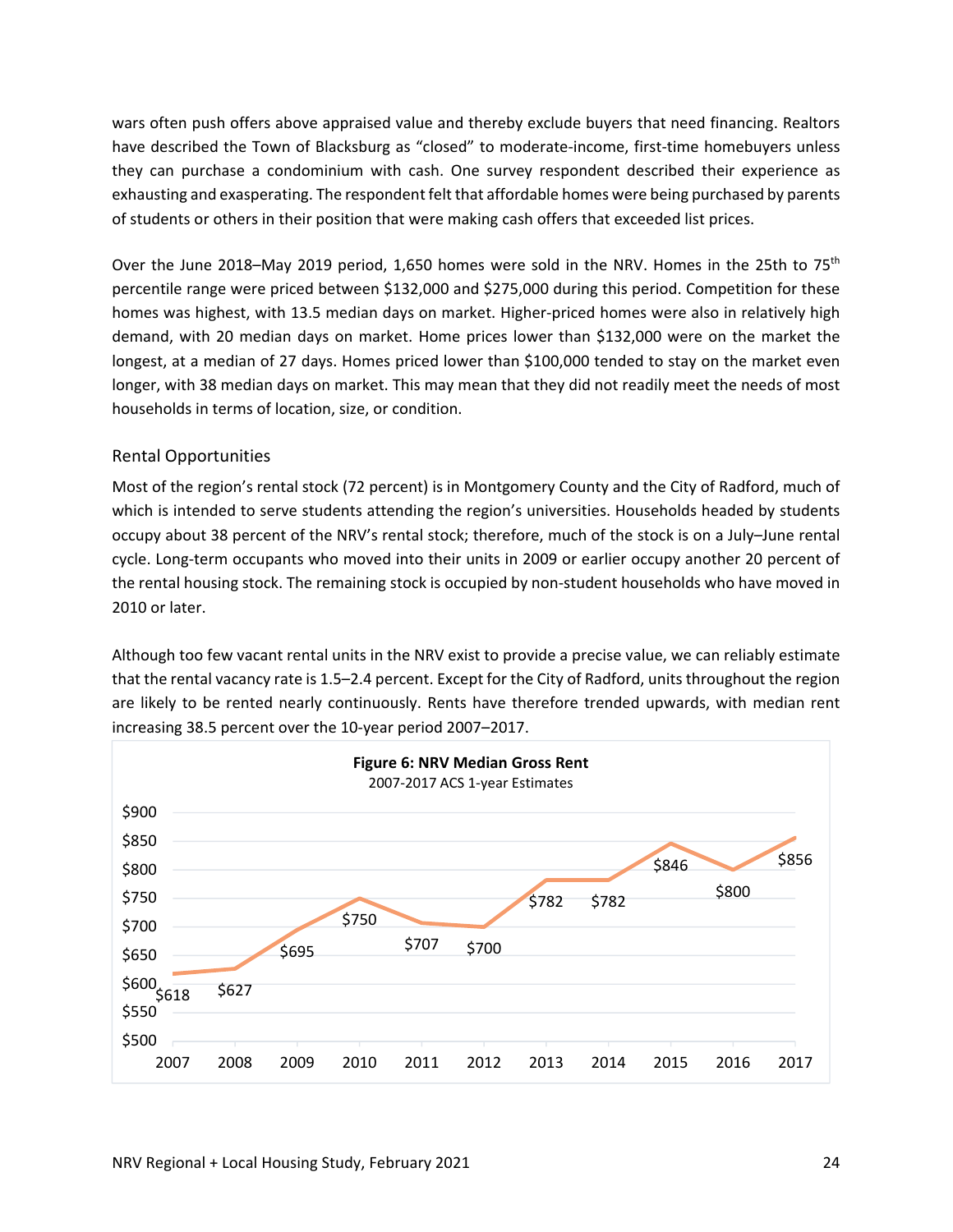Employers, economic development professionals, service providers, and residents have expressed frustration with the tightness of the rental market. Employers explained that new employees have difficulty finding appropriate, high‐quality rental housing when they accept jobs in the region. Economic developers and employers expressed that high‐quality rental housing for professionals is imperative for employee quality of life. This is because many prefer to rent and those who would like to purchase a home must rent while they learn the market and either endure a long search process or build a new home.

Like the homebuying market, competition for rental units marginalize low- and moderate-income households, especially those who are new to the market. Although some income‐restricted units exist in the NRV, they represent only 9 percent<sup>5</sup> of the rental housing stock. Therefore, some households must accept rents that are higher than they can afford to obtain housing.

## 6.3 Vulnerable Populations

The housing shortage in the NRV creates economic, infrastructure, and health vulnerabilities throughout the community for residents, businesses, and workers, particularly affecting some residents and workers.

## 6.2.1 Households Requiring More Affordable Housing

At least 14,500 non-undergraduate households living in the NRV<sup>6</sup>, or 23 percent of non-student households, spend more than 30 percent of their income on housing and may need more affordable housing. Households spending more than 30 percent of their income on housing are considered costburdened. These households are included in the dark blue segmentsin Figures 8 and 9. Despite potentially improved affordability, finding a new place to live is difficult in the tight NRV housing market. Thus, residents likely continue to be cost-burdened, sacrificing other needs like medical care or home maintenance. This situation is compounded for those seeking units costing less than \$275,000 and for those with additional requirements that limit their search (e.g., remaining in the same school district, accessibility requirements for aging in place, and locating within a particular distance to a job or childcare provider). Examples were provided by survey respondents:

"We have been looking for over three years and have not found anything that meets our requirements or budget. We need a handicap‐accessible home for my aging mother, and it all needs to be on one level with a two-car garage and on a level lot. The prices are completely unreasonable in the area. Only the rich can afford to live here anymore. Prices in Christiansburg are even higher than Blacksburg now and that has never been the case."

"I need a bigger house (four‐bedroom unit) that is priced at no more than \$105,000, which is hard to find."

<sup>&</sup>lt;sup>5</sup> The National Housing Preservation Databased indicated that there are 2,205 units in the region with active subsidies. Subsidies generally have associated income restrictions.

<sup>6</sup> Undergraduate households have been excluded from this analysis because of lack of data on housing income and expenses.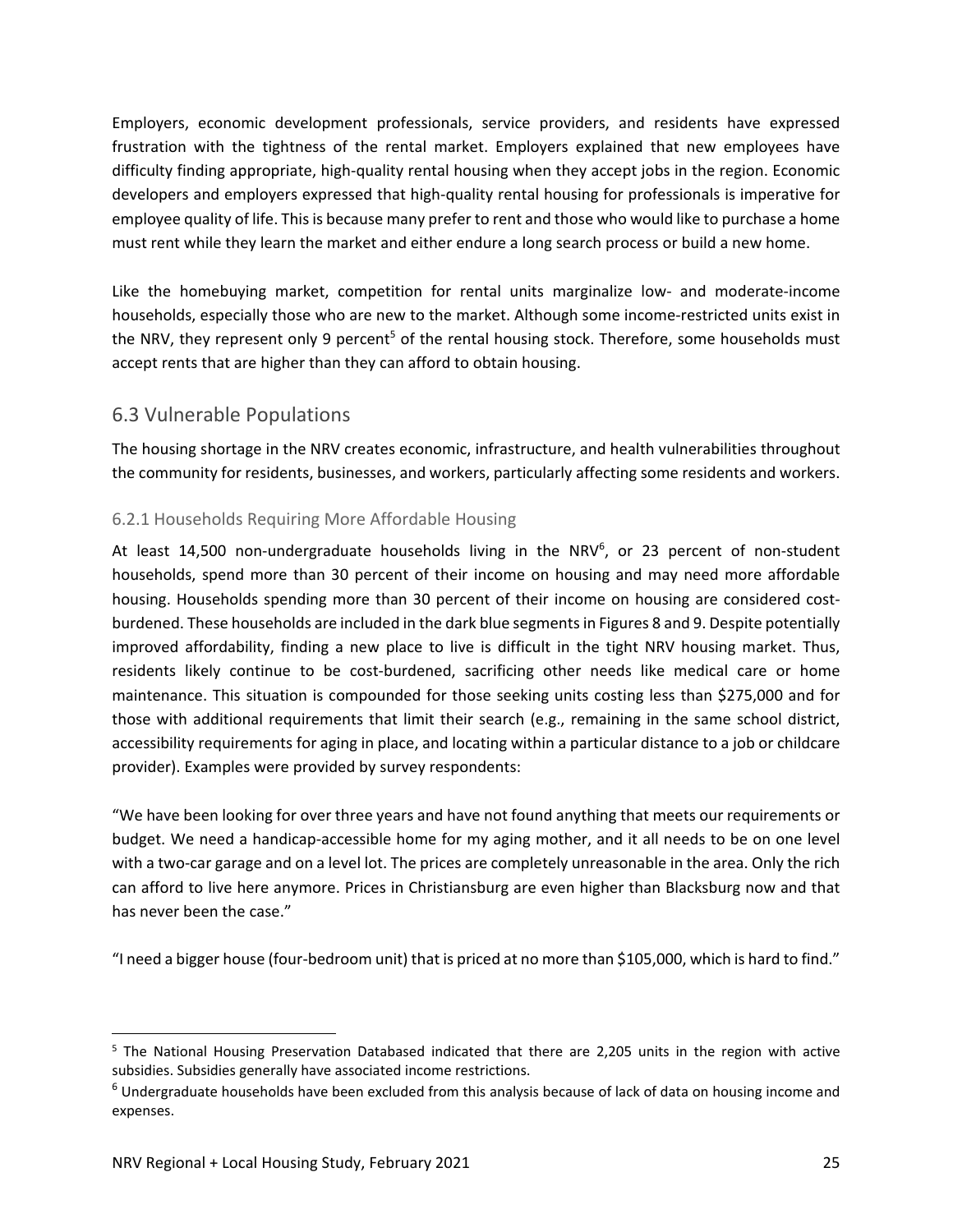"I have a budget of \$50,000 and the only thing I can find for a family of five is run‐down and needs a lot of work. I cannot afford to pay a mortgage and pay rent while I make a home livable for three small children."

Nearly half of all households spending more than 30 percent of their income on housing are severely cost‐ burdened, with a spend of more than 50 percent of their income on housing. Severely cost‐burdened households are likely making choices between housing and necessities like food and clothing. Severely cost burdened households with incomes below the regional median are at risk for homelessness. **At least 5,500 income‐restricted units are needed to relieve and stabilize community members that have been unable to access housing without sacrificing other elements of their basic well‐being.**

Renters are more likely than owners to be housing cost-burdened because their housing costs are more variable and the mortgage financing process prevents owners from obtaining unaffordable housing. Nonetheless, 5,900 owner households need more affordable housing and likely became housing cost‐ burdened due to economic hardship (e.g., job loss, income stagnation, or major home repair).

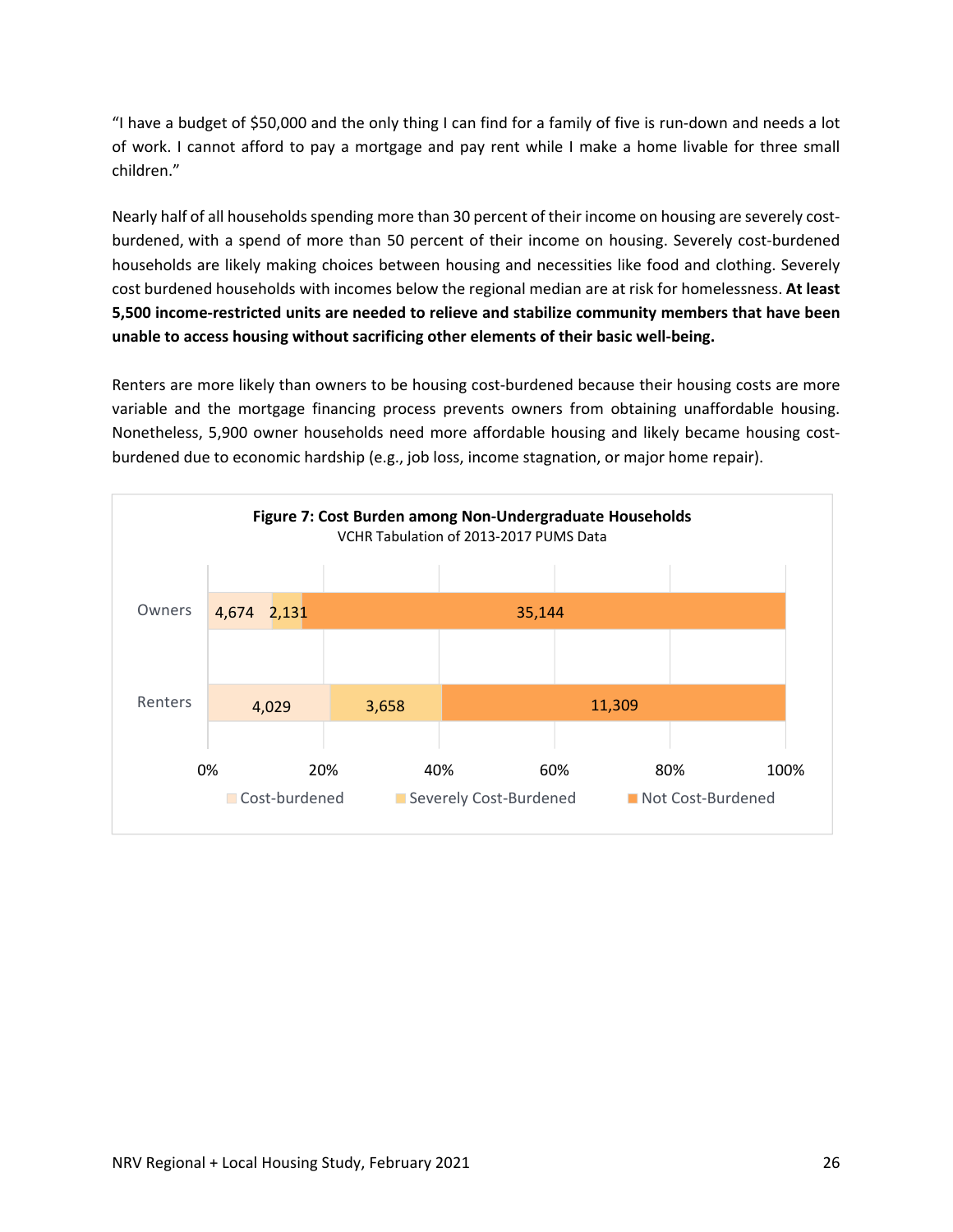#### Housing Gap Analysis

VCHR's gap analysis for low‐ and moderate‐income households indicates <sup>a</sup> shortage of units affordable to renters with extremely low incomes of less than 30 percent of AMI. As shown in the two leftmost columns of Figure 8, more households exist with incomes less than or equal to 30 percent of AMI than rental units within this affordable range. Households with incomes greater than 30 percent of AMI occupy more than half of the units that are affordable to extremely low‐income renters.

Households with higher incomes often compete better for housing units because they are more attractive to landlords and finance agencies. Households with higher incomes than they need to afford their unit occupy nearly 46 percent of rental units affordable to households with low incomes of 30–50 percent of AMI. Because lower‐income households must compete with higher‐income ones for affordable units, many accept <sup>a</sup> housing cost burden to obtain <sup>a</sup> home. For example, there exists sufficient stock to accommodate renters with very low (30–50 percent of AMI) and low incomes (50 to 80 percent of AMI), but households with higher incomes (shown in yellow) occupy much of that stock. Many households in these two low‐income groups must therefore accept housing that they likely struggle to afford. Households with income less than needed to afford their unit (shown in orange) occupy 63 percent of units affordable to very low‐ and low‐income households.

Although many low‐income households may be student households for which we do not have reliable income data, nearly 7,690 non‐student renter households are cost‐burdened. Of these, more than 5,400 are extremely low‐income and 1,700 are very low‐income households. With less than 5,000 rental units affordable to extremely low‐income households and 54 percent of those units occupied by households with incomes greater than 30 percent of AMI, <sup>a</sup> significant gap remains even when student households are removed from consideration.

There are 1,450 vacant units affordable to renters with incomes below 80 percent of AMI. Most of these units are affordable to households with incomes between 30 and 50 percent of AMI; however, more than 7,500 households with incomes below 80 percent of AMI could benefit from an affordable unit. These units may not be occupied because they do not match households' other criteria for appropriateness, such as size, location, or quality.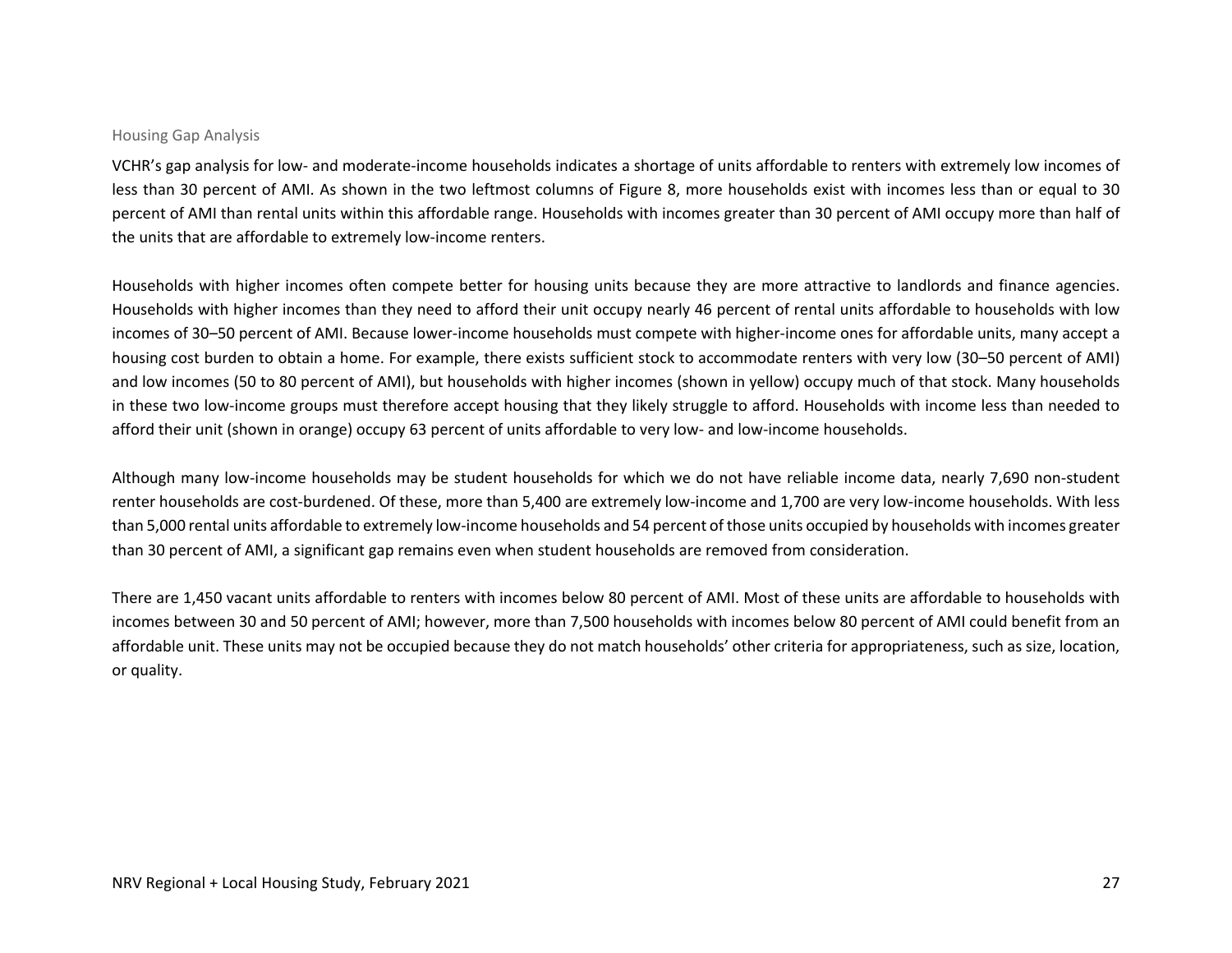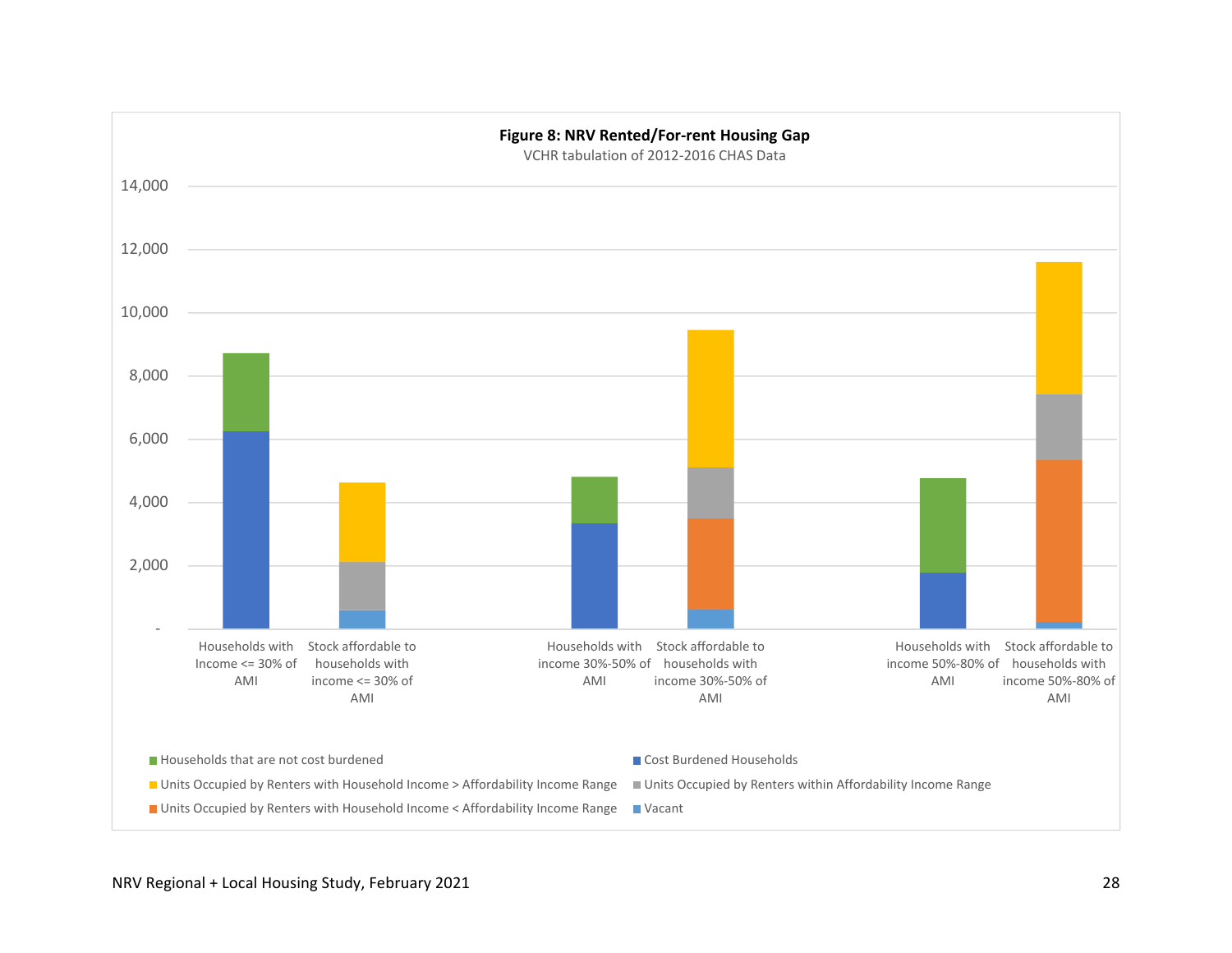There are approximately 6,800 cost-burdened owners in the NRV. Although this number is not substantially impacted by students, undergraduateheaded households have been removed from the count. These households are represented in dark blue in Figure 8. In addition to the points noted earlier, homeowners benefit from relatively fixed housing costs and access to home equity that can smooth long-term consumption despite temporary economic hardship.

Most households living in owner‐occupied units affordable to households with low and moderate incomes have incomes higher than needed to afford their unit comfortably. Figure 8 shows <sup>a</sup> clear preference among households for spending less than 30 percent of their income on housing. Owners with higher incomes than needed to afford their home occupy 70 percent of units affordable for households with incomes less than 100 percent of AMI. The owned stock that is affordable to households with low incomes (more than 24,923 units) far outnumbers units that are affordable to moderate‐income households, that is, those with incomes of 80–100 percent of AMI (5,786 units). Despite preferences to consume housing that costs less than 30 percent of household income, some households currently occupying lower-priced units may want to "upgrade" if there were more moderately priced appropriate units available (most of which are occupied by households with higher incomes).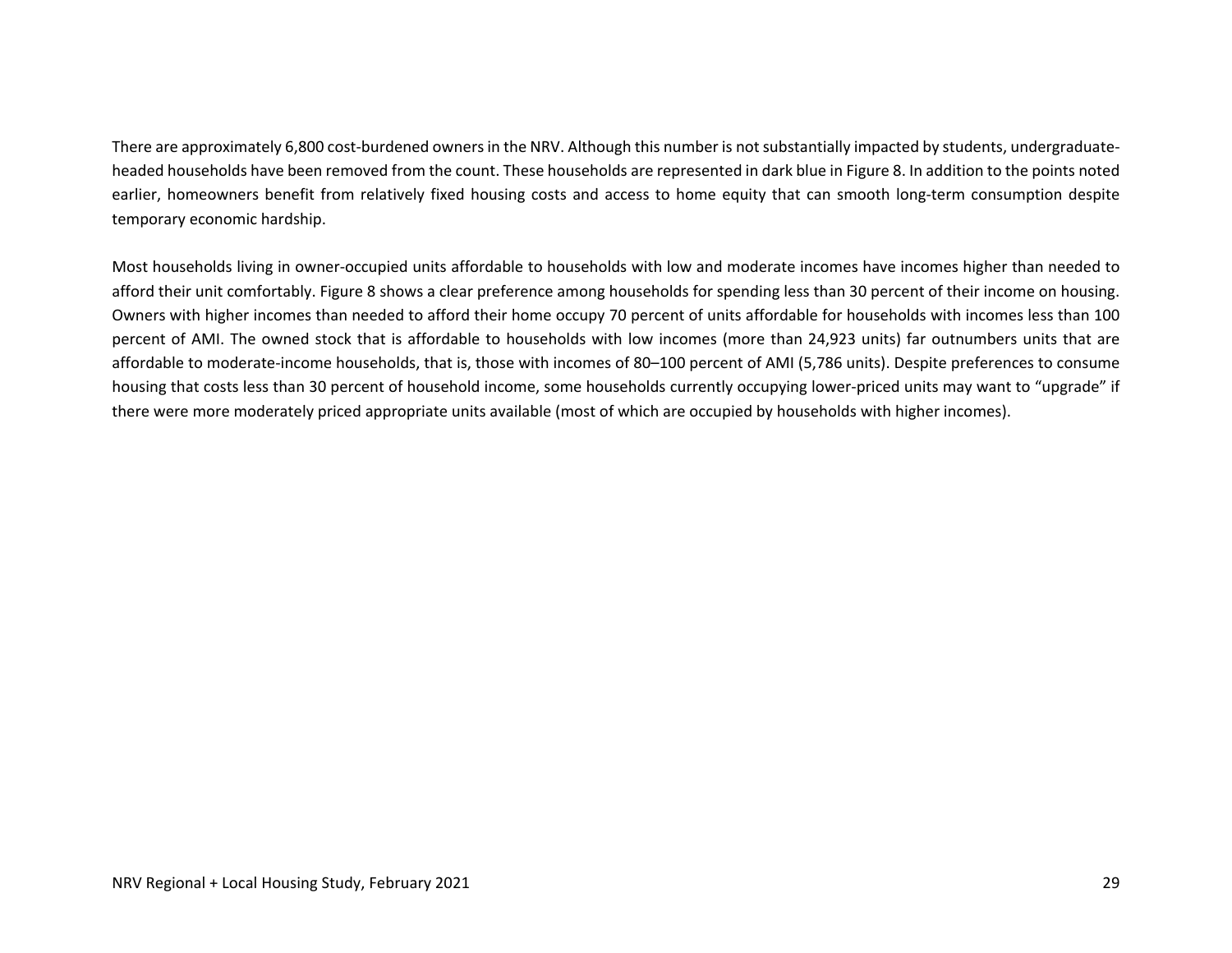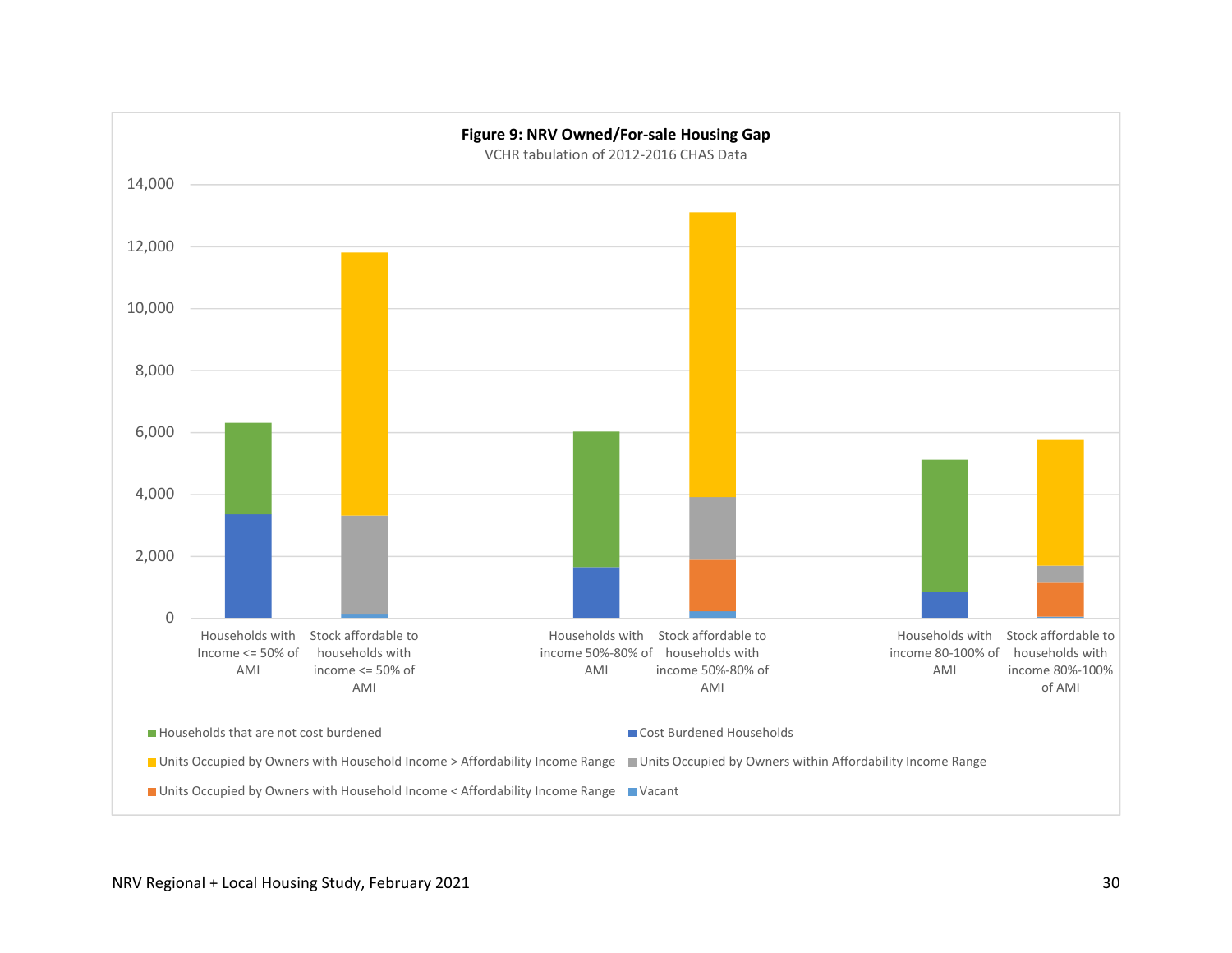#### 6.3.2 Workers

Over 70 percent of NRV household include at least one worker, and more than 80 percent of family households (which largely exclude undergraduate students) are working. We can characterize some households that struggle to find housing that is affordable anywhere in the region by examining wages by occupation. Workers in <sup>124</sup> occupations in the region cannot afford the median rent (\$865) or median owner costs with <sup>a</sup> mortgage (\$1,168) in the NRV as single earners earning the median for their occupation. Workers in <sup>24</sup> occupations comprising 10,146 total employees cannot afford the median rent or owner costs in the NRV when they are earning at the 90th percentile for their occupation. Moreover, workers in 9 of the top 10 occupations by employment cannot afford the median rent as single earners earning the median wage, and median owner costs are affordable only when sharing housing costs with another earner for those earning the median wage for 7 out of the top 10 occupations. As the region grows, low‐wage service and retail jobs outpace high‐paying jobs.

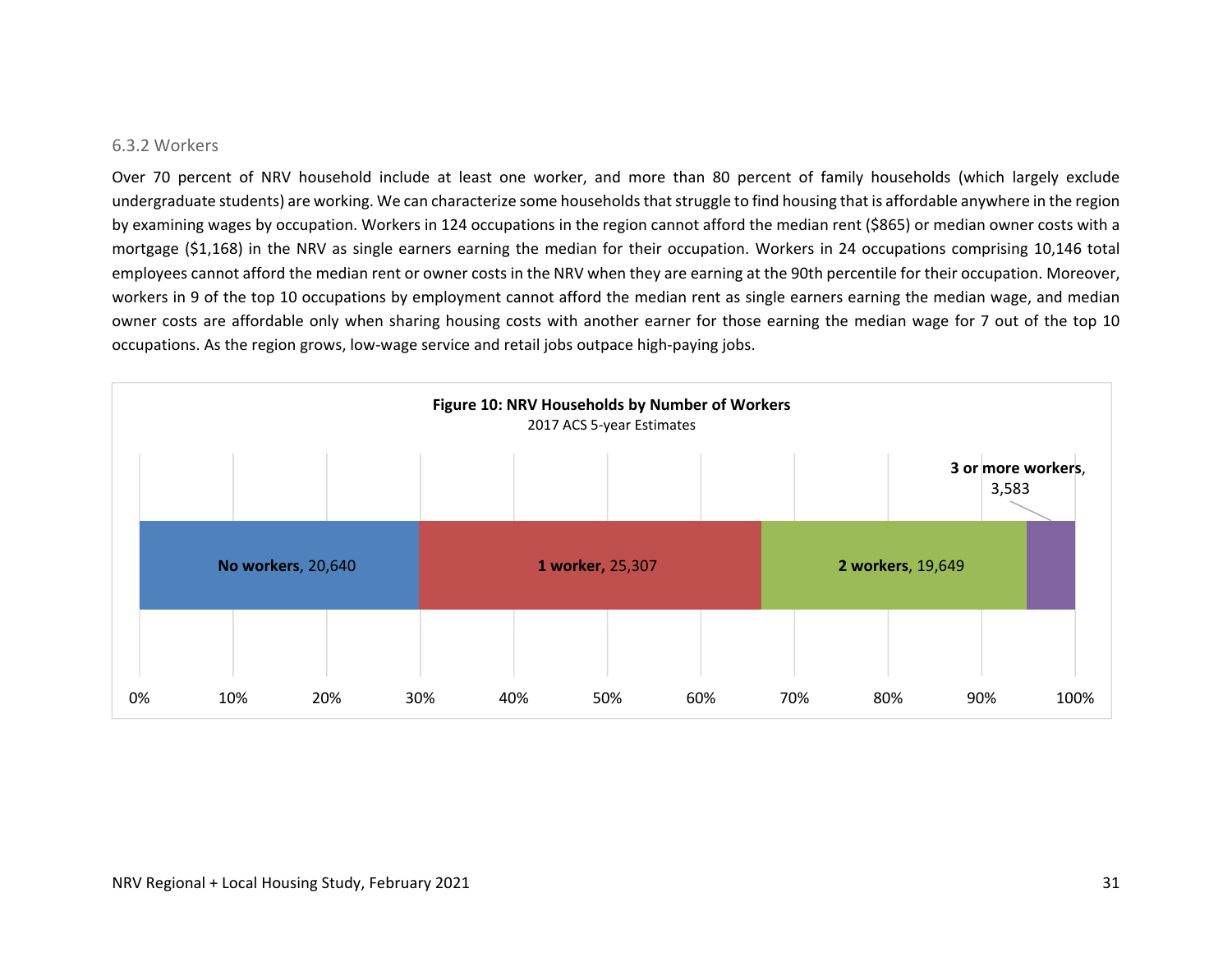

As the region grows, low‐wage service and retail jobs outpace high‐paying jobs. More income‐restricted units that are affordable to low‐ and moderate‐income households are required to sustain the desirability of our community with services such as healthcare and childcare as well as with amenities like restaurants, shopping, and entertainment.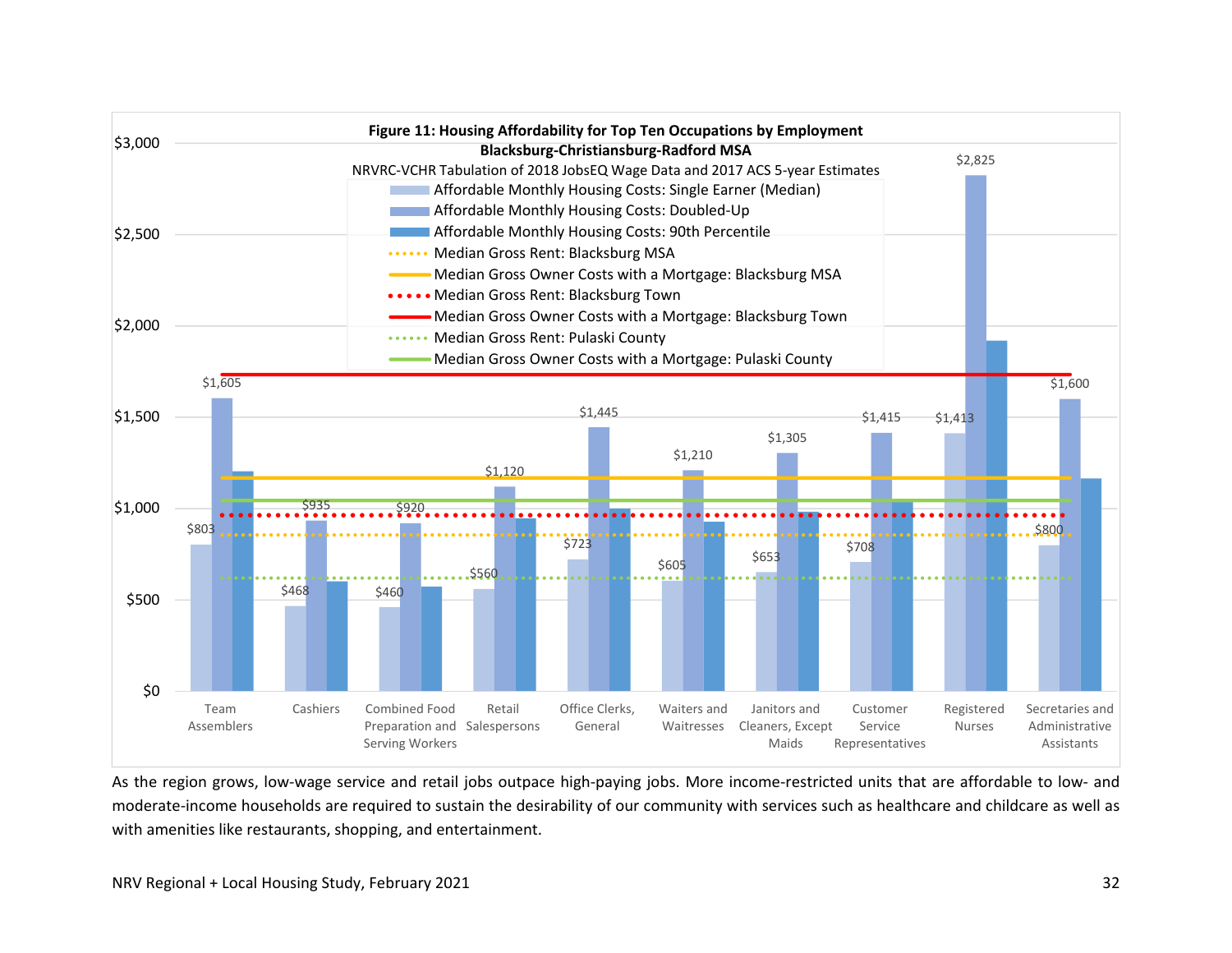| Table 7: Housing Affordability for Mandatory Service Occupations                                                                               |                                      | <b>Maximum Affordable Monthly</b><br><b>Housing Costs</b> |                                                                         |                       |
|------------------------------------------------------------------------------------------------------------------------------------------------|--------------------------------------|-----------------------------------------------------------|-------------------------------------------------------------------------|-----------------------|
| <b>Occupation</b>                                                                                                                              | <b>Number of</b><br><b>Employees</b> | <b>Single</b><br><b>Earner</b> at<br>the<br>Median        | <b>Single</b><br><b>Earner</b> at<br>the 90 <sup>th</sup><br>Percentile | <b>Dual</b><br>Earner |
| <b>Elementary and Middle School Teachers</b>                                                                                                   | 1,010                                | \$1,158                                                   | \$2,315                                                                 | \$1,508               |
| <b>Registered Nurses</b>                                                                                                                       | 1,104                                | \$1,533                                                   | \$3,065                                                                 | \$2,198               |
| <b>Secondary School Teachers</b>                                                                                                               | 512                                  | \$1,153                                                   | \$2,305                                                                 | \$1,528               |
| <b>Childcare Workers</b>                                                                                                                       | 400                                  | \$493                                                     | \$985                                                                   | \$680                 |
| Preschool and Kindergarten Teachers                                                                                                            | 307                                  | \$685                                                     | \$1,370                                                                 | \$1,233               |
| <b>Special Education Teachers</b>                                                                                                              | 252                                  | \$1,180                                                   | \$2,360                                                                 | \$1,735               |
| <b>Postal Service Workers</b>                                                                                                                  | 209                                  | \$1,308                                                   | \$2,615                                                                 | \$1,688               |
| <b>Police Officers</b>                                                                                                                         | 350                                  | \$1,223                                                   | \$2,445                                                                 | \$1,635               |
| Home Health and Personal Care Aides                                                                                                            | 961                                  | \$545                                                     | \$1,090                                                                 | \$740                 |
| Firefighters                                                                                                                                   | 140                                  | \$1,083                                                   | \$2,165                                                                 | \$1,788               |
| Librarians                                                                                                                                     | 128                                  | \$2,020                                                   | \$3,048                                                                 | \$4,039               |
| <b>Emergency Medical Technicians and Paramedics</b>                                                                                            | 79                                   | \$843                                                     | \$1,685                                                                 | \$1,310               |
| <b>Criteria for Affordability</b><br>(Based on median gross rent and median gross owner costs with a<br>mortgage, 2017, 1-year estimates, ACS) |                                      |                                                           |                                                                         |                       |
| Cannot afford median rent; can afford only lower-quartile rent<br>(affordable monthly housing cost <\$856)                                     |                                      |                                                           |                                                                         |                       |
| Can afford median rent<br>(affordable monthly housing cost \$856-\$1,167)                                                                      |                                      |                                                           |                                                                         |                       |
| Can afford to rent and own<br>(affordable monthly housing cost >\$1,167)                                                                       |                                      |                                                           |                                                                         |                       |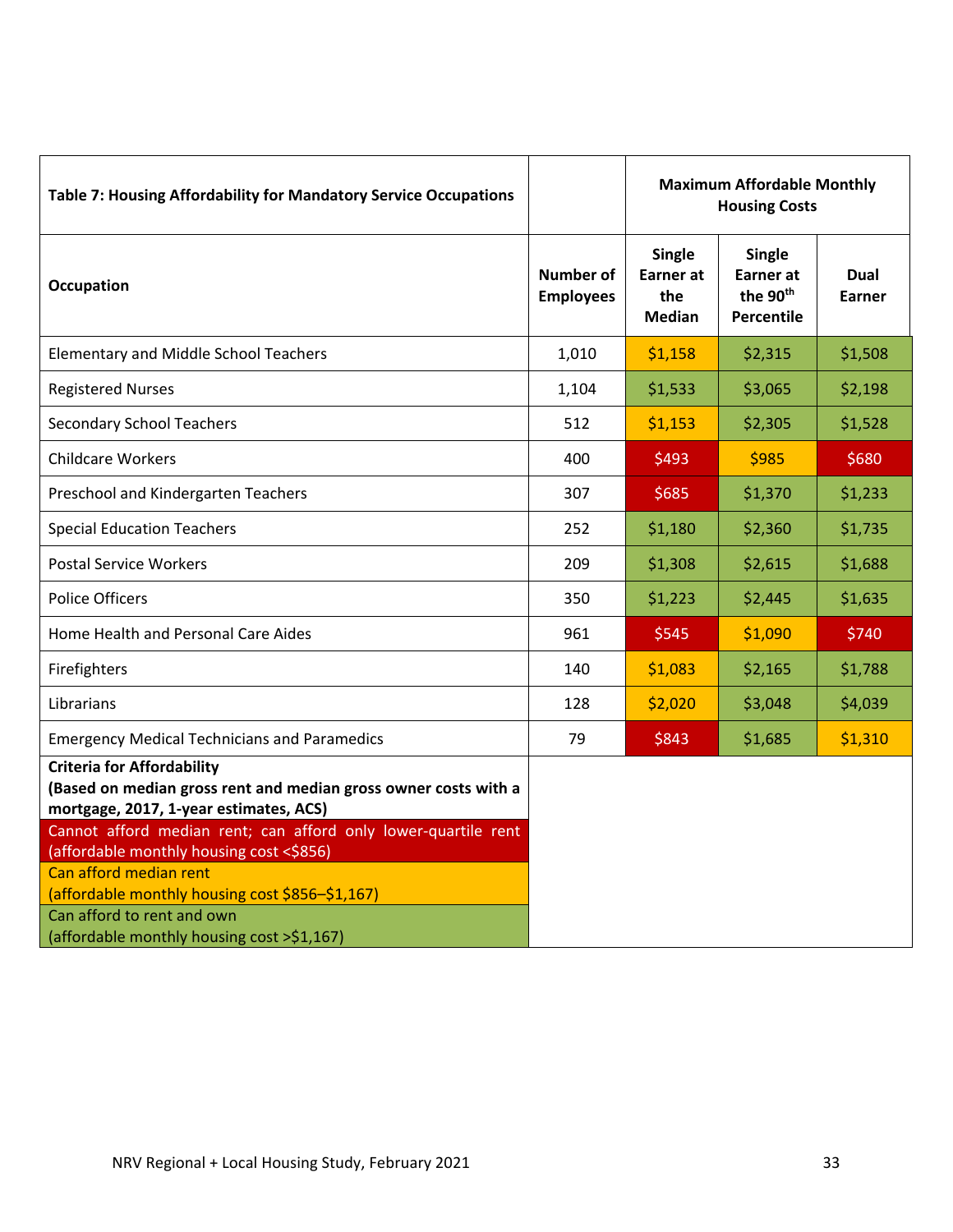### 6.3.3 Children

The consequences of housing unaffordability and instability challenges are arguably the most severe for children. Nearly 4,200 cost-burdened households in the region include children. K-12 educators, professionals and service providers described substandard housing and housing instability experienced among families and kids in the NVR. They explained that some families must accept housing that is overcrowded and/or in poor condition. They further described the stress that children face when parents struggle to provide childcare and work long and/or opposite shifts. One participant gave an example of parents who must wake their children each night to accommodate one parent's night shift commute while meeting the household's other transportation needs with their single vehicle.

Research also shows that family cost burden is related to child development and educational achievement. Several studies find that increases in a family's disposable income significantly improve children's test scores<sup>xlv</sup>. Newman and Holupka (2014) find that families that are not cost-burdened are more likely to spend a portion of their income on child enrichment, which affects child cognitive achievement<sup>xlvi</sup>. Furthermore, level of cost burden is inversely related to the amount of money households are likely to spend on child enrichment.

According to the MIT Living Wage calculator, a household with one adult and one child must earn a full‐ time wage of \$25.39 to cover typical expenses. In a household with two househ adults and one child, each adult must earn at least \$14.01 per hour, full time. For a single earner with one or more children, earning minimum wage in a full‐time position means that the family lives below the poverty line.

| <b>Family Composition and Workers</b> | Living Wage | Poverty | Minimum |        |
|---------------------------------------|-------------|---------|---------|--------|
|                                       |             |         | Wage    | Wage   |
| 1 Adult                               | 0 Children  | \$11.82 | \$6.00  | \$7.25 |
| (working)                             | 1 Child     | \$25.39 | \$8.13  | \$7.25 |
|                                       | 2 Children  | \$30.01 | \$10.25 | \$7.25 |
|                                       | 3 Children  | \$37.01 | \$12.38 | \$7.25 |
| 2 Adults                              | 0 Children  | \$18.82 | \$8.13  | \$7.25 |
| (1 working)                           | 1 Child     | \$23.12 | \$10.25 | \$7.25 |
|                                       | 2 Children  | \$25.59 | \$12.38 | \$7.25 |
|                                       | 3 Children  | \$29.27 | \$14.5  | \$7.25 |
| 2 Adults                              | 0 Children  | \$9.26  | \$4.06  | \$7.25 |
| (both working)                        | 1 Child     | \$14.01 | \$5.13  | \$7.25 |
|                                       | 2 Children  | \$16.3  | \$6.19  | 7.25   |
|                                       | 3 Children  | \$19.19 | \$7.25  | 7.25   |

| Table 8: Living Wage Calculation for Blacksburg-Christiansburg-Radford, VA <sup>7</sup> |  |  |  |  |
|-----------------------------------------------------------------------------------------|--|--|--|--|
|-----------------------------------------------------------------------------------------|--|--|--|--|

Source: 2020 Dr. Amy K. Glasmeier and the Massachusetts Institute of Technology

<sup>7</sup> More detail and typical expenses provided at https://livingwage.mit.edu/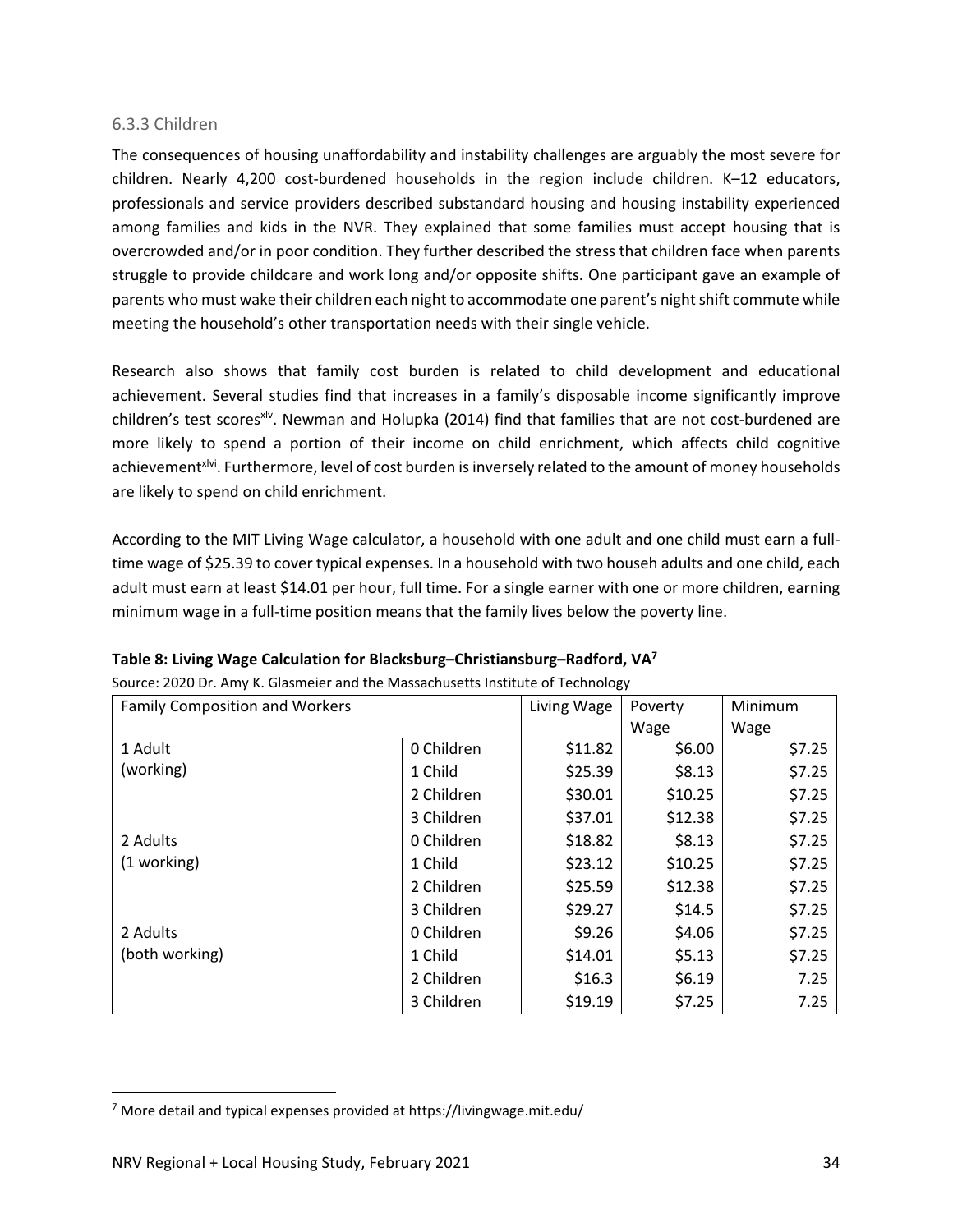Parents that are forced to work multiple stressful jobs to afford their housing costs may not be able to be as involved in and supportive of their children as parents that can comfortably afford their homes<sup>xivii</sup>. Yeung, Linver, and Brooks‐Gunn (2002) reviewed an array of empirical studies and concluded that "economic hardship diminishes parental abilities to provide warm, responsive parentingxlviii."

### 6.3.4 Students

Substandard, inappropriate or unaffordable housing can affect students' academic performance no matter if they are adults or children. Negative impacts on academic performance impact students' wellbeing and future opportunities. Furthermore, diminished academic and labor‐market accomplishments can diminish community‐wide economic opportunity.

## K–12

Limited research has found that unaffordable housing contributes directly to children's poor attendance and performance in schoolxlix. Gagne and Ferrer (2006) find that major home repair requirements and short length of residence negatively affect children's math scores<sup>!</sup>. Low-income children who live in more affordable areas tend to have better health and educational outcomes, and effects are stronger on adolescents than on school‐aged children. For children of all ages, grade retention increases as housing affordability decreases<sup>ii</sup>.

Parents constrained by residential instability may not be able to prioritize helping children with their homework or be involved in school activities<sup>lii</sup>. Family and child stress may directly impact a student's education and future career success. Stress during early childhood years (e.g., that caused by parental unemployment or their demanding jobs), may diminish subsequent academic and labor‐market accomplishments of the children<sup>liii</sup>.

## College

Housing challenges among college students are hard to document using publicly available data as they often live with roommates and all sources of financial support are not readily documented. However, research on housing challenges nationwide has shown that many college students experience housing insecurity. The concept of housing insecurity includes not only homelessness, which is an extreme form of insecurity, but also unaffordability, which is represented by difficulty in paying rent or utilities or in moving frequently. Major causes of housing insecurity for students include shortage of affordable housing, high college costs, and insufficient financial aid. Limited expansion of financial aid has created significant financial stress on individuals and their families  $\mu$ . If the total cost of attendance is overlooked, students may have limited access to the amount of financial aid they need to pay for college<sup>lv</sup>. This, in turn, may reduce food and housing spend<sup>lvi</sup>. Broton and Goldrick-Rab (2014) estimate that just one quarter of families who need housing support receive it<sup>lvii</sup>. Non-tuition college costs, which account for more than 60 percent of the costs of attending college, are missing from the Section 8 income eligibility formula. Furthermore, students working to earn living expenses may be disqualified by exceeding the Section 8 voucher income limits. A HUD Office of Policy Development and Research (PD&R) article titled "Barriers to Success: Housing Insecurity for U.S. College Students" notes that both college tuition and housing costs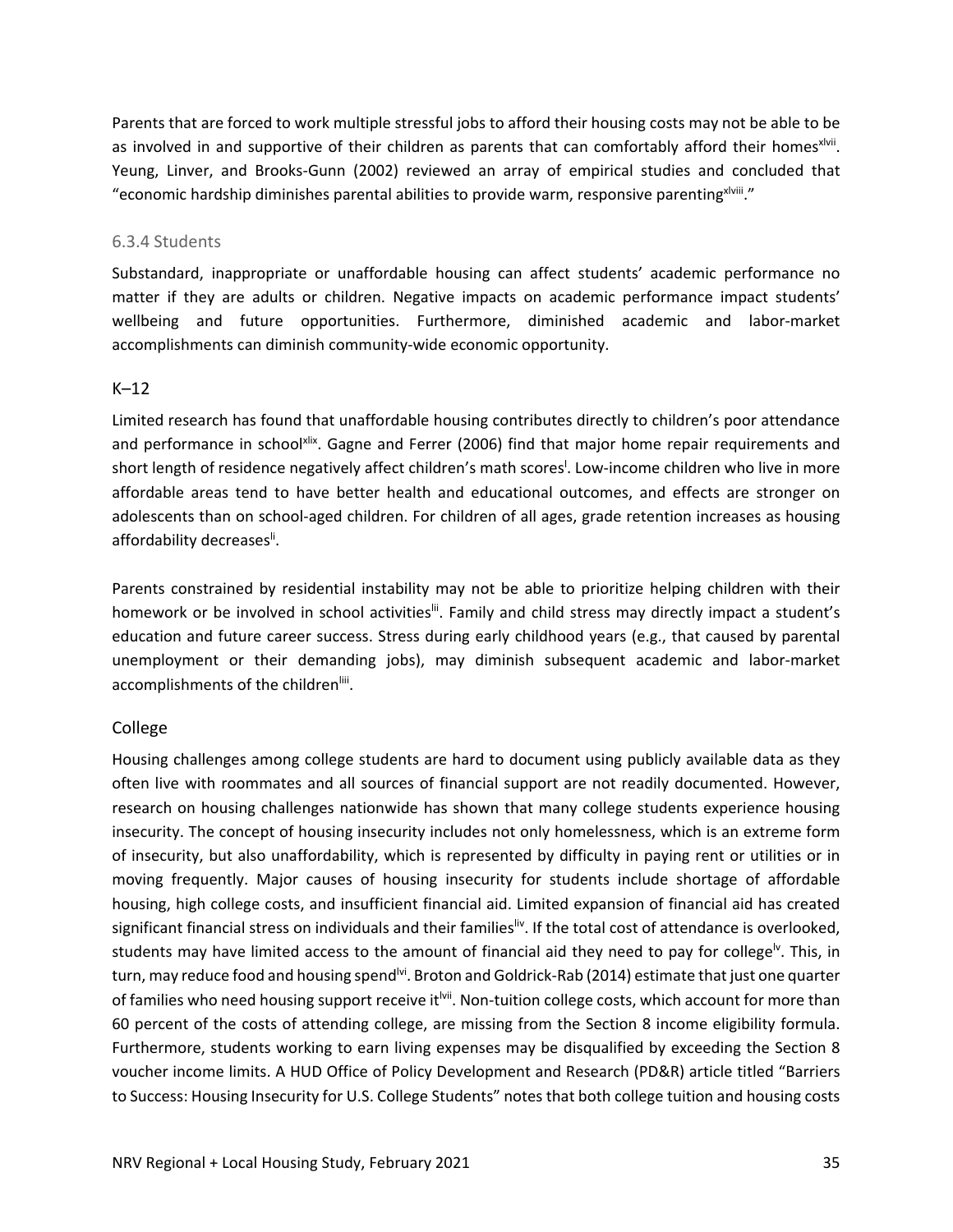are rising while real incomes remain stagnant or even decrease, making it harder and harder for students to afford both tuition and necessities like housing, food, and medical care<sup>lviii</sup>.

In a survey of 4,000 students in 10 community colleges, the Wisconsin HOPE Lab found that nearly half of respondents struggle with food or housing insecurity<sup>8</sup>. The article explains that many students struggle to find adequate affordable housing and that at least 56,000 college students experience homelessness. A survey of 390 undergraduate students at the University of Massachusetts Boston shows that about 5 percent of students are homeless<sup>lix</sup>. Broton and Goldrick-Rab (2018) explore the housing insecurity of college students using four surveys conducted by the Wisconsin HOPE Lab research team and affiliates. They find that approximately two thirds of two‐year students are housing insecure, over 14 percent of them are homeless; furthermore, 11–19 percent of four-year students are housing-insecure<sup>lx</sup>.

Students who pursue degrees without consistent access to affordable housing are more likely to leave college without degrees<sup>|xi</sup>. Students experiencing housing insecurity, including homelessness, are often disconnected from their peers and face challenges. The Chronicle of Higher Education (2015)<sup>|xii</sup> explains that college student homelessness is not well documented and that "homeless college students remain a largely invisible population — often indistinguishable from their peers and overlooked in policy debates. They get less attention than former foster youth and are often excluded from programs and policies benefiting such students. Many hide their homelessness from professors and peers out of shame or fear of being pitied. Many college administrators aren't even aware that homeless students are present on their campuses." The experience of homelessness creates a tendency for such students to isolate themselvesfrom others on campus. Students experiencing housing insecurity rarely come to an instructor or advisor for guidance on their personal situation  $\frac{1}{x}$ . They tend to avoid contacting their peers and experts for support and cannot obtain information that solves mental and physical problems<sup>lxiv</sup>. Their health and academic achievements are worse than their peers. Students who experience housing insecurity at the University of Massachusetts are 13 times more likely to fail class than their stably housed peers<sup>lxv</sup>.

## 6.3.5 Seniors Aging in Place

The future living arrangements of aging adults continue to gain relevance with all boomers reaching age 65 by 2029 and elevating the portion of the senior population to one fifth of the entire nation. NRV households are aging, and the Weldon Cooper Center projects that about one in six citizens in the region will be 65 or older by 2030. By 2040, projections suggest the region will be home to nearly 35,000 residents 65 or older.

Many aging adults want to stay in their current home if possible, and most want to remain in their community. Such sentiment reflects a desire to age in place, which the Center for Disease Control (2013) defines as the "ability to live in one's own home and community safely, independently, and comfortably, regardless of age, income, or ability level."<sup>Ixvi</sup> Kwon et al. (2015) note that "baby boomers showed a strong

<sup>&</sup>lt;sup>8</sup> HUD PD&R guidebook "Addressing Housing Insecurity and Living Costs in Higher Education" (2016).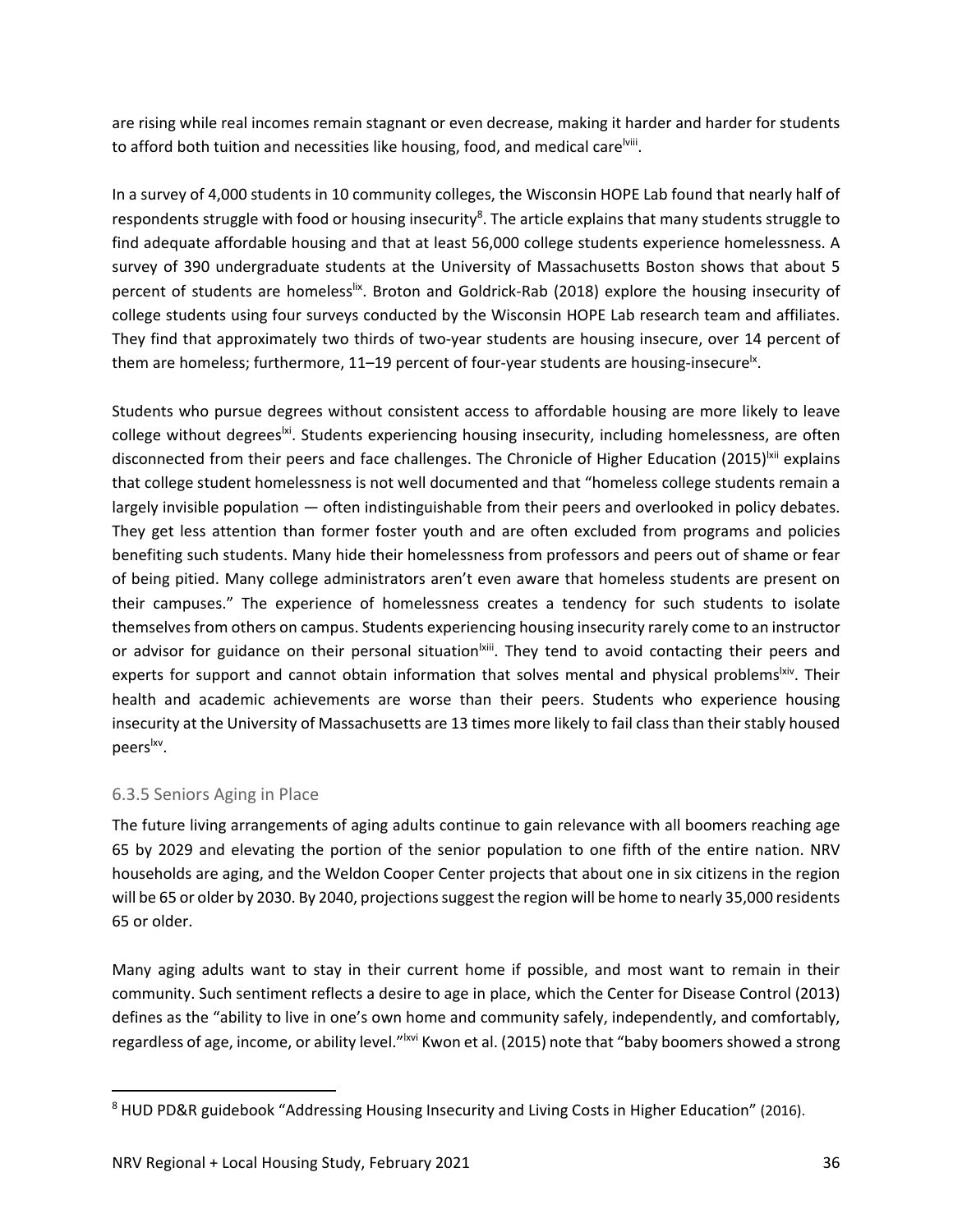desire to age in place if they indicated higher residential satisfaction."<sup>Ixvii</sup> The choice to age in place offers immense practical and familial value<sup>lxviii</sup>. Most boomers attribute distance to friends/family, places they want to go, and church/social organizations as important reasons for their desire to age in place<sup>lxix</sup>.

Conventional assumptions of aging in place suggest that although individuals may age in their present home, seniors increasingly shift their housing tenure or downsize with age. Life-changing events rarely lead a homeowner to immediately begin renting. However, the loss of a spouse, retirement, and onset of a disability exert a statistically significant influence upon an eventual shift in tenure<sup>lxx</sup>. Residing in a more fitting home within the same community provides a more flexible or practical form of aging in place  $\alpha$ However, tightness in the housing market and availability of appropriate and affordable housing may making moving difficult for many aging NRV residents.

Classic building designs often lack elements of universal accessibility, such as a master suite on the main level and a no-step entrance. Although demand for such elements are increasing as the number of older Americans with both ambulatory limitations and a desire to age in place grows, the U.S. housing stock is not well‐equipped to accommodate people with disabilities. According to the 2011 American Housing Survey (AHS), most U.S. homes are not fully accessible. Bo'sher et al. (2015) created an accessibility index to measure the availability of accessible features in housing for persons with serious difficulties walking or climbing stairs or who use a mobility device for a condition that is not a temporary injury<sup>lxxii</sup>. Although approximately one third of units have essential accessibility features and may be modifiable, fewer than five percent have the features needed to accommodate a person with moderate mobility difficulties. Moreover, less than one percent of all units are equipped with features that would allow a wheelchair user to live independently.

More than 3,600 households headed by seniors spend more than 30 percent of their income on housing and may struggle to pay for other necessities or make home modification. Such households are often on fixed budgets. Owing to increasing costs, ongoing housing maintenance and repairs may be deferred, creating an unsafe environment over time. Furthermore, many aging-related house modifications represent out‐of‐pocket expenses that are not affordable for all homeowners. Even for senior households with financial means, tightness in the housing market and a scarcity of contractors may make it difficult to either find a more-appropriate unit than their current one or modify their current home.

## 6.3.6 Marginalized Populations

Other households exist that may be marginalized because of their disabilities, health, socioeconomic status, criminal background, poverty, and/or housing background. More than 35,650 of our neighbors, coworkers, classmates lived in poverty in 2017 and approximately 6,770 households lived on extremely low incomes and with severe cost burden, paying more than 50 percent of their income for housing. Extremely low-income households earn less than \$26,200 for a family of four. Those that spend more than 50 percent of that income annually on housing are at risk for homelessness.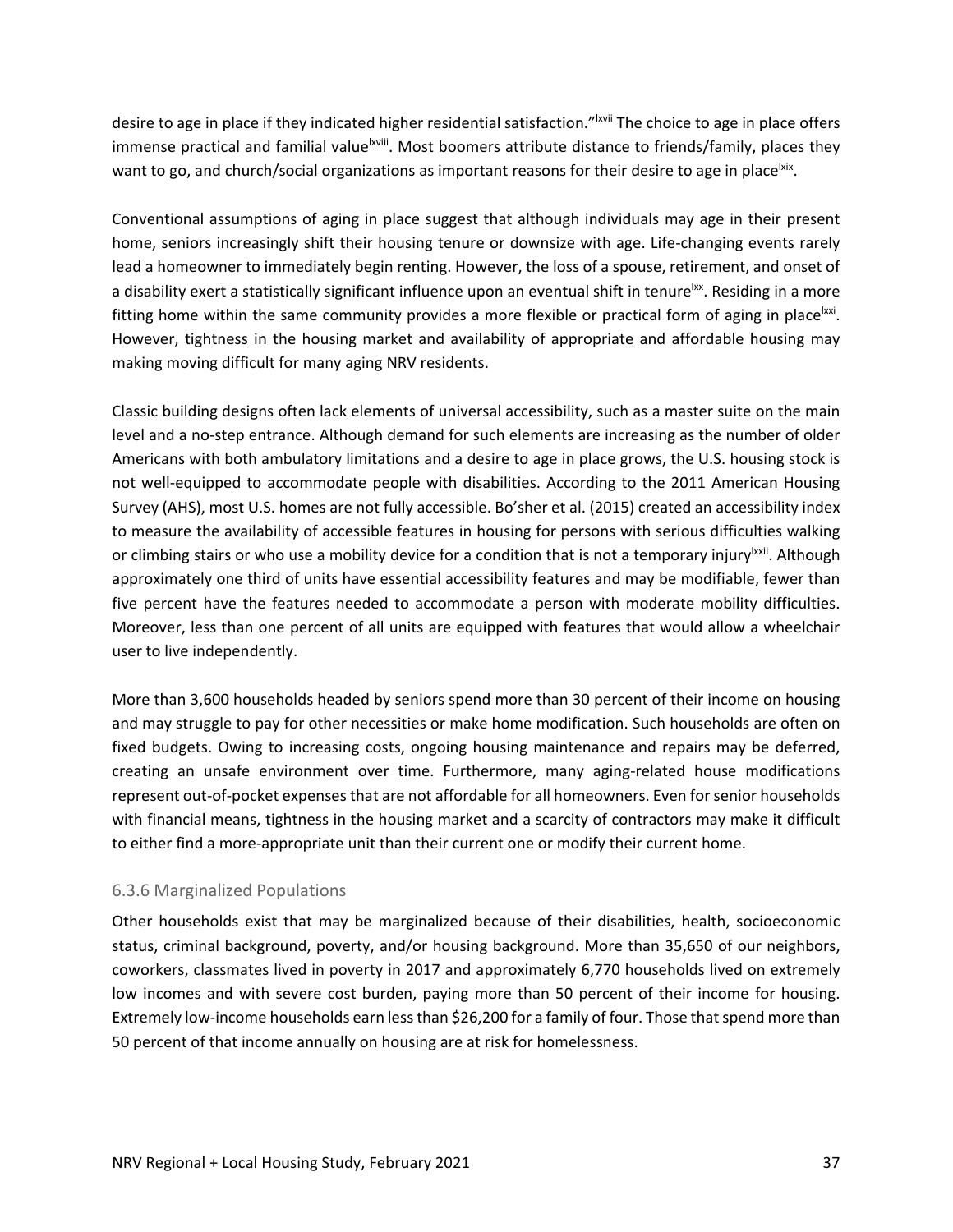There were only 73 homeless individuals (24 under the age of 18) listed in the 2019 regional point‐in‐time count; however, many more individuals have experienced homelessness and housing insecurity. Public schools in the region identified 383 students that experienced homelessness over the 2018–2019 school year. Focus group participants and region experts explained that homeless individuals may be living with other households temporarily. Furthermore, an accurate count may be difficult to achieve because others may have to leave the region once becoming homeless owing to lack of shelters and other resources in the region.

Focus group participants emphasized that appropriate housing is an important part of stabilizing marginalized households and explained that few landlords accept tenants with housing vouchers or other kinds of housing support, making it difficult for individuals with disabilities or other hardships to find housing even when they do have the supportive services they need. Not only is it difficult to find housing with vouchers, but voucher holders are less likely to meet the requirements for moving into a mixedincome development<sup>|xxiii</sup>. Voucher holders and people who need supportive services can be "hard-tohouse" because they are more likely to have substance abuse, criminal records, family problems, mental and physical health problems, as well as poor education and work records<sup>lxxiv</sup> which allow landlords to exclude them. Furthermore, appropriate housing that supports accessibility and safety within their home and needed proximity to care providers or other support services may be scarce.

Service providers also explained that transportation costs, connectivity, and reliability are imperative for helping households maintain a job and thereby afford housing. Homelessindividuals often struggle to find housing that allows them reliable access to their employment. Safe, stable housing for individuals in recovery from drug abuse is also critical. Service providers in the focus group explained that although individuals receiving supportive services are not likely to be a threat to landlords, their recovery may be slowed or threatened if they are unable to obtain housing in a safe and stable environment.

Housing assistance can promote sustained sobriety, self‐sufficiency, and a sense of security for adults coping with recovery from substance addiction xxv. In particular, supportive housing helps individuals learn effective coping skills while dealing with external issues that hinder the management of an individual's health-related condition<sup>lxxvi</sup>. Treatment programs and housing assistance help them recover their normal lives, but after graduating programs, their lives often go back. Graduates participating in substance‐abuse interventions and residing in supportive housing programs remained abstinent from substances at a rate of 90% while 55% of graduates residing in other types of housing remained abstinent  $b^{\text{txvvi}}$ .

Likewise, discrimination based on criminal background can leave residents homeless or forced to accept substandard housing. This means that regardless of their economic ability, it can be difficult to enter the private housing market. Ex‐offenders can take a variety of housing options, including residing with family members, community‐based correctional housing, non‐correctional transitional housing, homeless and special needs shelters, subsidized housing, and private housing, but due to a number of factors, it is likely that private housing is the only option<sup>lxxviii</sup>. They are also discriminated against on the basis of criminal records in private housing markets. 67% of property managers check criminal records in the application process<sup>Ixxix</sup>. People with a criminal record are likely to be discriminated against during the application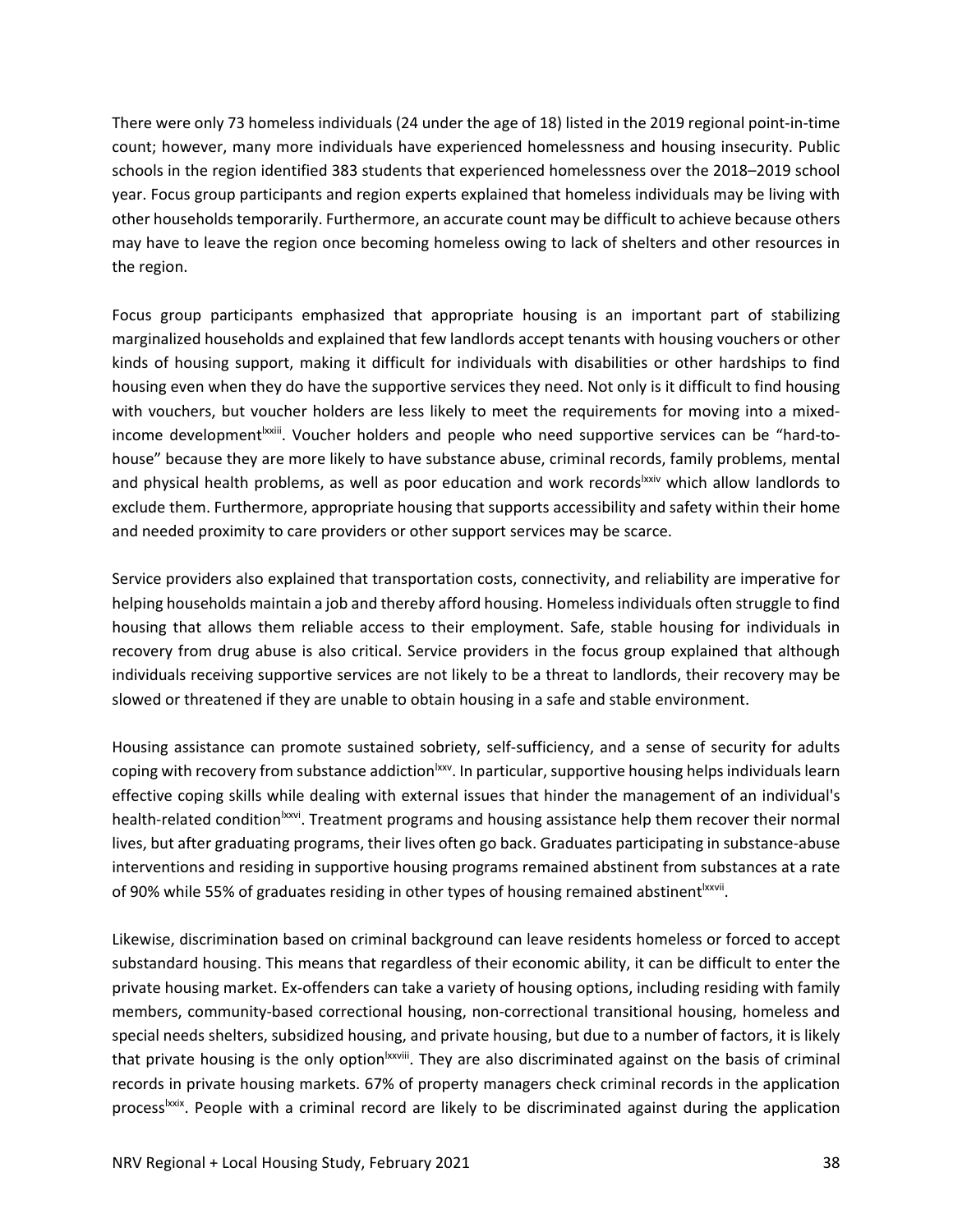process, which depends on the degree of crime<sup>lxxx</sup>. Their applications are denied because of the negative perception of people with criminal records and a desire to protect the community. 43% of people with criminal records were denied applications<sup>1xxxi</sup>. 66% of people will not rent to people with a criminal record, but the decision depends on whether the crime is a felony or a misdemeanor ${}^{|\text{xxx}|}$ .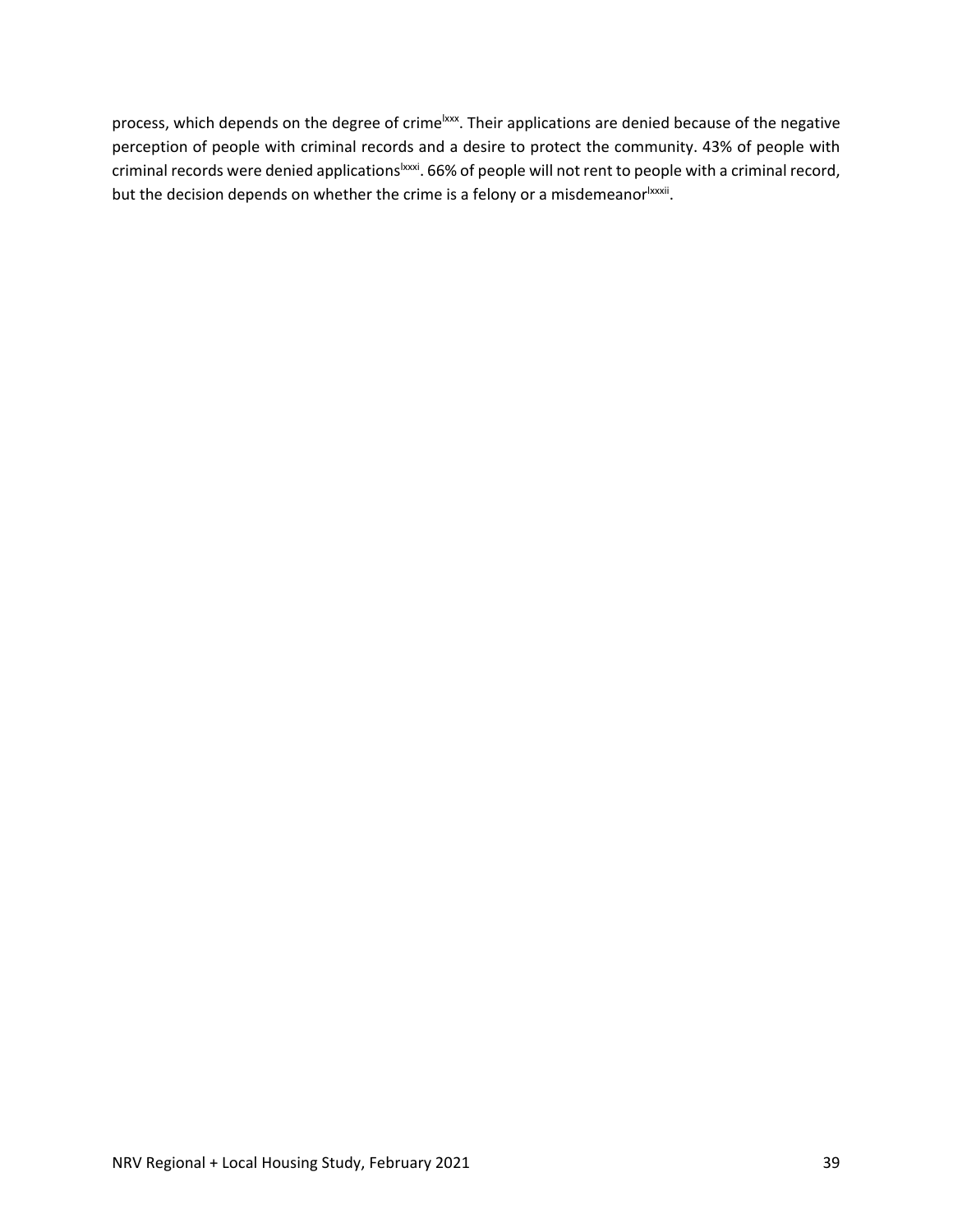# 7. Housing Market Challenges & Opportunities

The NRV grapples with housing market challenges as the region's communities work to create a housing mix that allows existing residents and newcomers to find appropriate and affordable homes. Challenges can be roughly divided into demand‐side and supply‐side challenges that relate to and affect each other. Furthermore, these specific challenges are exacerbated by the overall housing shortages described in the previous sections.

Challenges related to the NRV's growth and changes in housing preferences are included in the demand‐ side section. The quality, quantity and appropriateness of the housing stock is discussed in the supply‐side sections. Some challenges are associated with opportunities to improve the region and communities, whereas others must be overcome using strategies to provide housing types not readily addressed by the market.

# 7.1 Demand‐side Challenges

Demand‐side challenges stem from household characteristics or level of housing demand. Challenges related to increased demand for housing owing to school, work, or amenities are presented in thissection. The challenge whereby existing stock cannot respond to changes in housing preferences is also presented.

## Burgeoning Demand

The NRV is becoming more desirable for more households thanks to job growth, Virginia Tech expansion, increasing amenities, and preservation of natural resources. As evidenced by increasing prices, demand has outpaced housing supply.

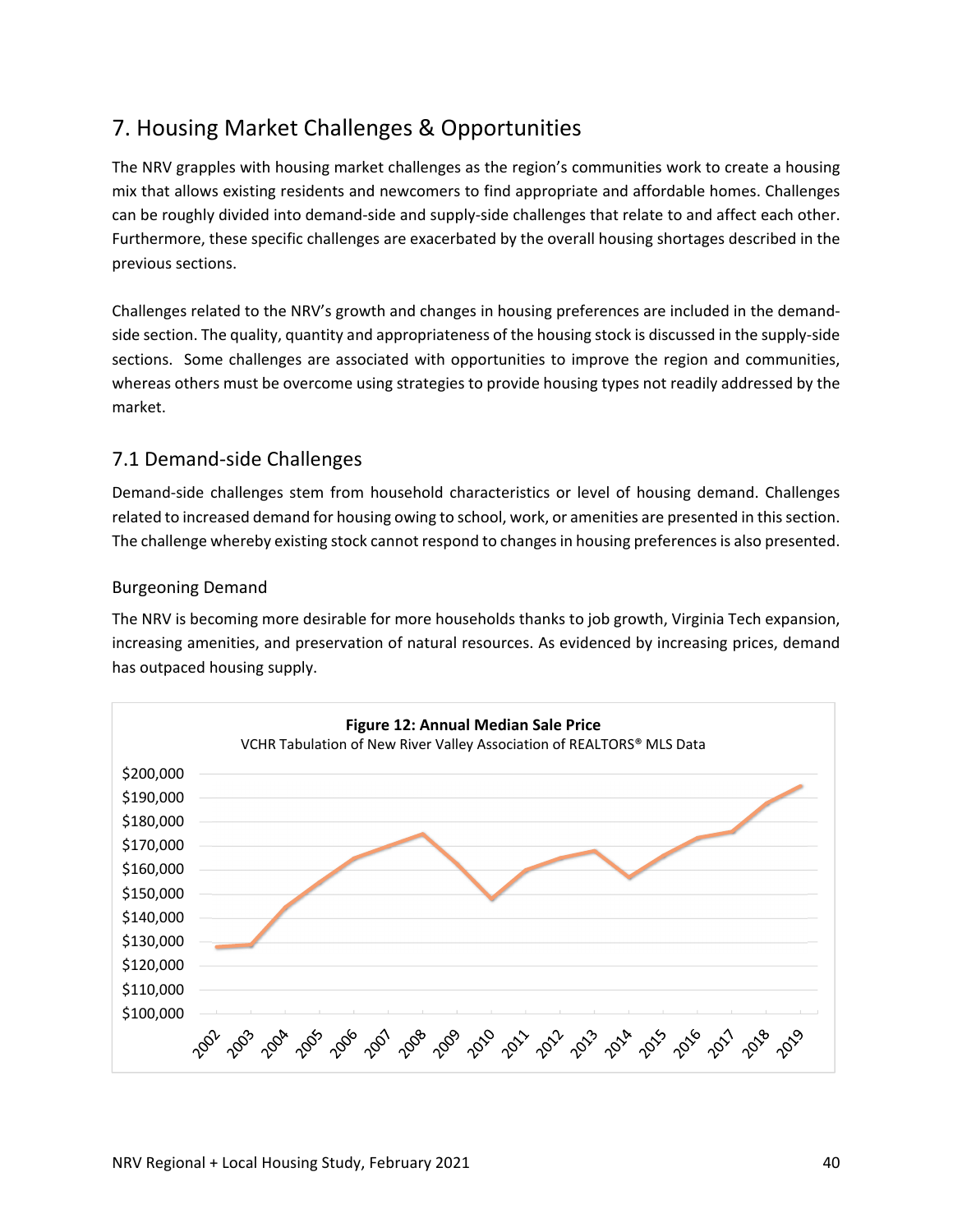Sustained demand is important to a housing market because it ensures a return on housing investments and allows for worker and resident mobility. However, when intense demand outstrips supply, low‐ and moderate-income households may be "crowded out," threatening their stability and ability to afford housing and the success of the community. Comments from focus group participants and low days on market indicate intense competition for housing. As a result, some submarkets become inaccessible to households with low and moderate incomes and may require them to "settle" for substandard housing or pay more than higher‐income households do for appropriate housing.

### Blacksburg‐centric Demand

The Town of Blacksburg has become one of the NRV's primary jobs and amenities centers, and the Blacksburg‐strand schools are reputably the best in the region. As Blacksburg isthe most location‐efficient place in the NRV, the area's housing demand has centered on the Town of Blacksburg and nearby parts of Montgomery County. Housing prices in town have thus risen faster than any other part of the NRV, and the market has become extremely tight. The fast-paced market for homes has effectively excluded some buyers, favoring those who can make cash deals.

### Student Population

The NRV has two universities and therefore a large student population. Most student‐headed households rent, accounting for approximately 23 percent of the rental stock. Many rental units therefore rent on a July–June cycle. Some rental complexes and neighborhoods are dominated by undergraduate students and become less desirable to non‐student households. In addition, because students may be supported by their family, some student households can afford higher rents than typical two-earner households. With higher spending power and guaranteed demand, Blacksburg housing has become attractive for investors who add additional competition to the homebuying market.

### Short‐term Rentals

Focus group participants discussed the considerable impact of short‐term vacation‐rental properties on the NRV market. There are more than 2,250 properties held for seasonal or recreational use around the region. Although recreation and tourism are important economic development drivers for the region, accommodations compete with residential needs in a tight housing market. Home sharing and short-term rentals may be critical secondary income for struggling families; however, visitors can be disruptive to neighbors and change the character of a neighborhood.

### Preference Shifts

Economic shifts and changing housing preferences have also caused challenges. Economic shifts have made some homes less relevant and manifests as long‐term vacancies. Floyd County and Pulaski County have the highest levels of long-term vacancy in the region.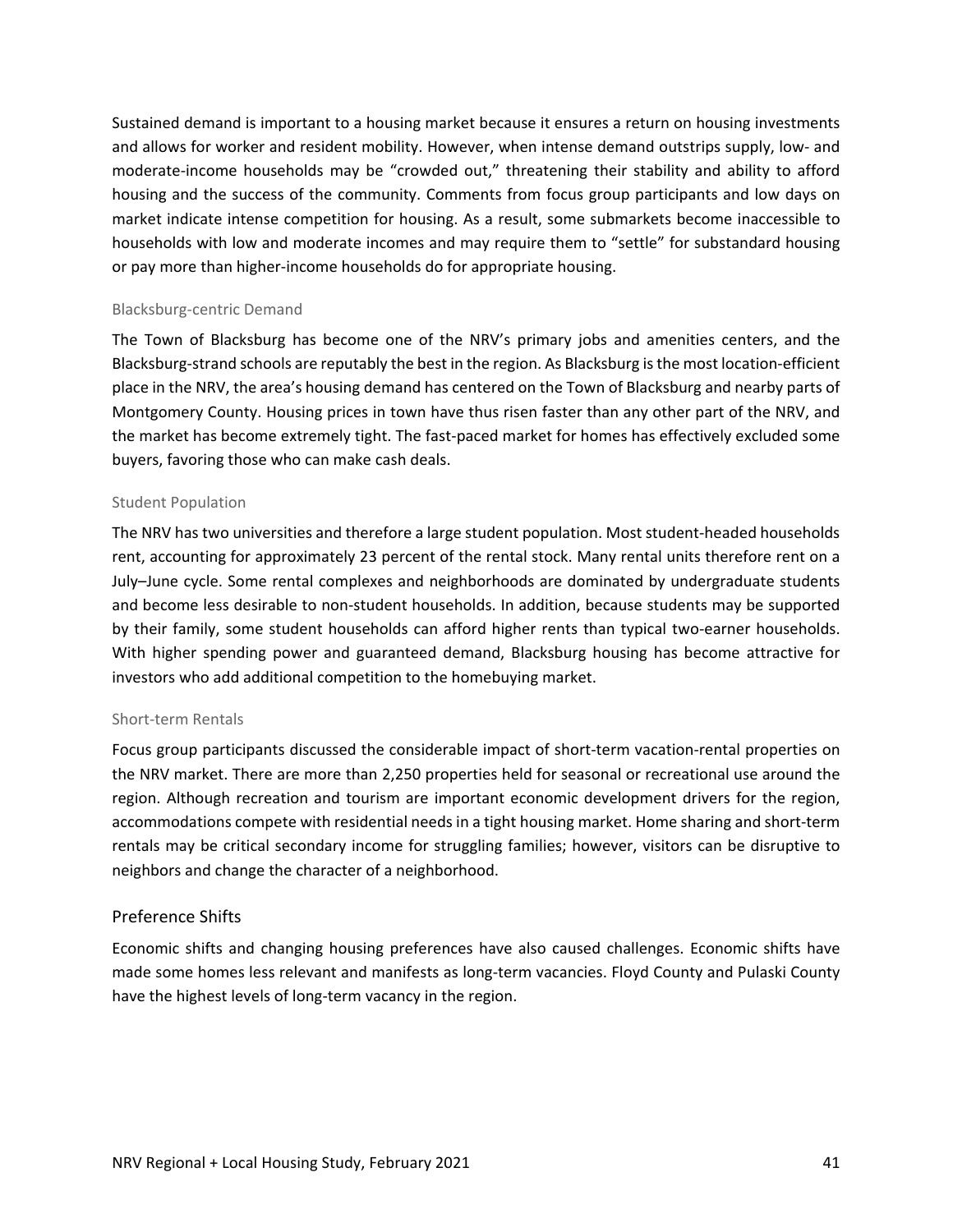### **Table 9: Long‐term vacant units as a percentage of all units**

VCHR tabulation of 2017 ACS 5‐year estimates

| Flovd | Giles | Pulaski | Montgomery | Radford |
|-------|-------|---------|------------|---------|
| 8.6%  | 7%    | 8.4%    | 3.5%       | 4%      |

In contrast, converging preferences among millennials and baby boomers have sharply increased demand elsewhere. A large generation of aging adults (specifically, baby boomers) combined with new millennial homebuyer preferences have increased demand for small, convenient housing. Boomers exiting their long-term home often transition to central cities and active communities, which corresponds with preferences of millennials. Rappapart (2016) indicated that adults aged 50–69 occupied nearly 2.5 million additional multifamily units over the period 2000–2013, which accountsfor most of the increase in overall multifamily occupancy. Part of this trend stems from the rise in households of those aged 55+ occupying condos within central cities, a location also desirable to recent college graduates. Millennials are driving the trend of increased construction in multifamily developments, but this growth will be sustained by the baby boomer generation over the long run (Rappaport, 2015). Demand from these two groups along with limited supply can rapidly inflate rents and house prices (Keates, 2013).

Residential developers have found that entry level homes marketed to young families are being acquired by boomers (Lawrence, 2016). These homes include features such as a single story and smaller footprints that appeal to both generations. Community features including open spaces and exercise paths that compel select boomers to depart from their conventional suburban or rural home in pursuit of a more active, socially connected lifestyle (Bernstein et al., 2011; Lawrence, 2016). Empty‐nest boomers raised millennial children. Lawrence (2016) suggests that "they want to live side by side with their kids, the millennials, in physically and socially active neighborhoods." Proximity to children ultimately betters the promise of aging in place and can avoid an eventual transition to a nursing facility (Desjardins, 2013; Painter & Lee, 2009).

In addition to overwhelming demand for smaller, more centrally located housing, the market still grapples with effects of pent-up demand from the Great Recession. Those jurisdictions with the lowest median days on market, Blacksburg and Christiansburg, meet the largest number of preferences for the most people. Although these towns have experienced the highest demand, every jurisdiction in the region has relatively low days on market compared to the statewide averages. Finally, new demand for rural and small-town living generated from the COVID-19 pandemic may put additional pressure on amenity-rich rural places.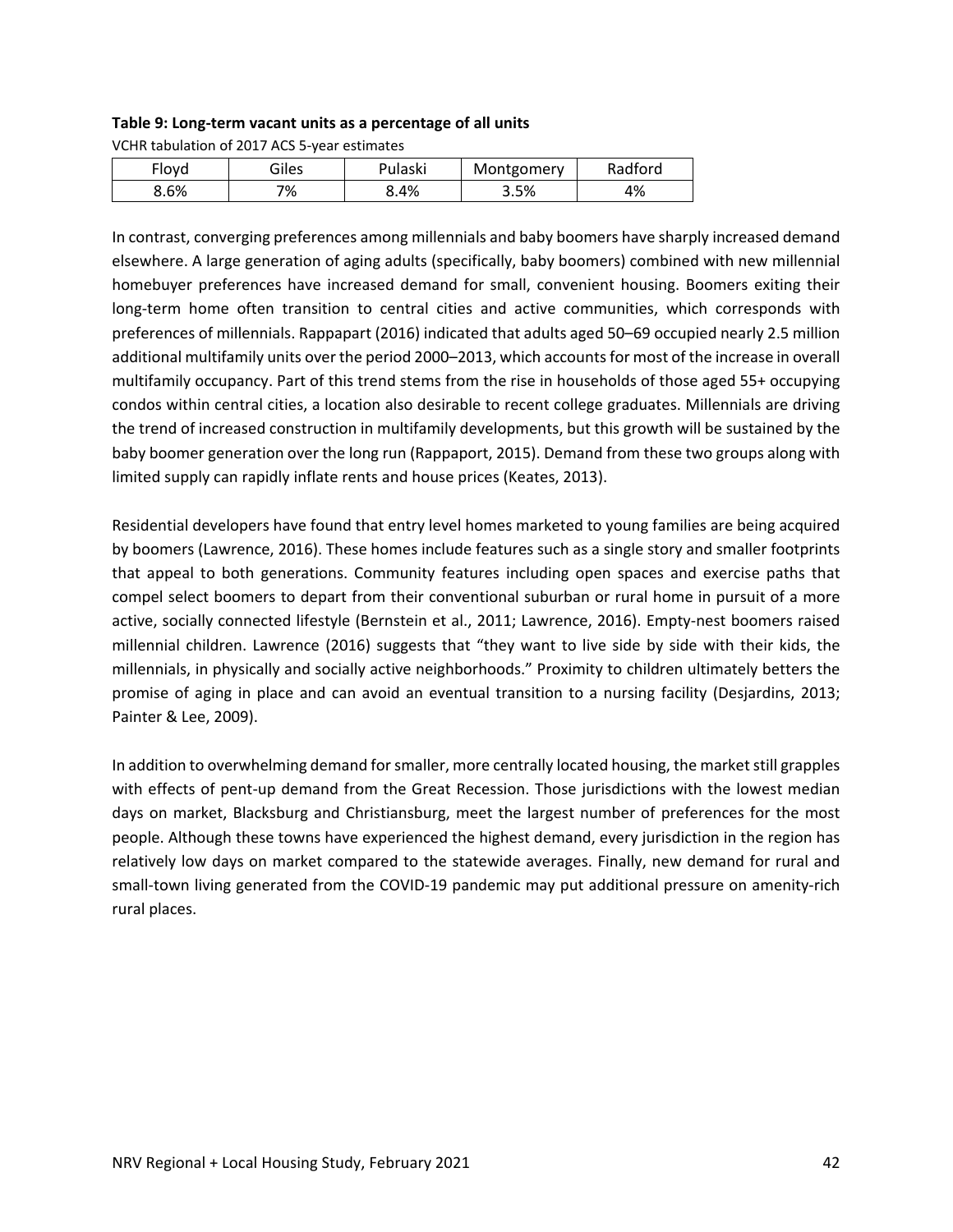# 7.2 Demand‐side Opportunities

## Burgeoning Demand

Growing demand in the NRV offers many opportunities for housing and amenity development. The region can focus on the development of high-quality, market-rate housing; the preservation of existing affordable housing; and community development in well‐located places. Each jurisdiction has multiple roles to play in meeting demand and opportunities to capitalize on growth.

Owing to high Blacksburg-centric demand and its associated challenges, many buyers and renters must look elsewhere. This presents an opportunity to introduce prospective residents to the various communities and lifestyles available in the NRV. Communities that have a close connection to Blacksburg, such as Christiansburg, Montgomery County, and Giles, already experience demand from households working in Blacksburg but offer lifestyles and settings that are not readily available there. Job growth throughout the NRV and "spillover" demand from Blacksburg may benefit communities that focus on community development and respond to demand for varied housing types and settings. High demand indicates that communities must direct development in ways that emphasize a variety of housing needs as well as the importance of the natural environment, rural settings, and small, close‐knit communities. Successful strategies will be tailored to local conditions, seek to build a stronger sense of place, and integrate new residents with long-term ones<sup>Ixxxiii</sup>.

Focus‐group participants urged localities throughout the NRV to respond to demand for walkable, convenient places. They emphasized that among workers, demand is Blacksburg‐centric because the town has options for alternative modes of transportation (e.g., bus, biking, and walking) and community amenities. Participants explained that many would want to live in other places if similar amenities and desirable housing were available.

Growing demand also offers opportunities to create and preserve affordable housing. As demand grows, housing becomes more expensive throughout the NRV. Places with amenities such as services, retail, entertainment, recreation, and beautiful settings are particularly desirable. Increasing housing prices are desirable to a point: sharp increases in prices restrict mobility (upgrades and downsizing) for residents, and recruitment and turnover become burdensome for employers. A healthy housing market is important for both economic and community development.

Places with high demand can leverage this demand to encourage varied development and incorporation of income‐restricted housing through policy, incentives, and guidance for developers. In places with steadily growing demand (i.e., steadily increasing prices and decreasing days on market), plans to preserve affordable housing and overall market affordability should begin before communities are unattainable to portions of the population and workforce. Steadily adding housing of various sizes and types to "meet" demand, encouraging reinvestment in existing housing, and finding ways to proactively reserve housing for essential, low-income workers and their families are all important components of market health.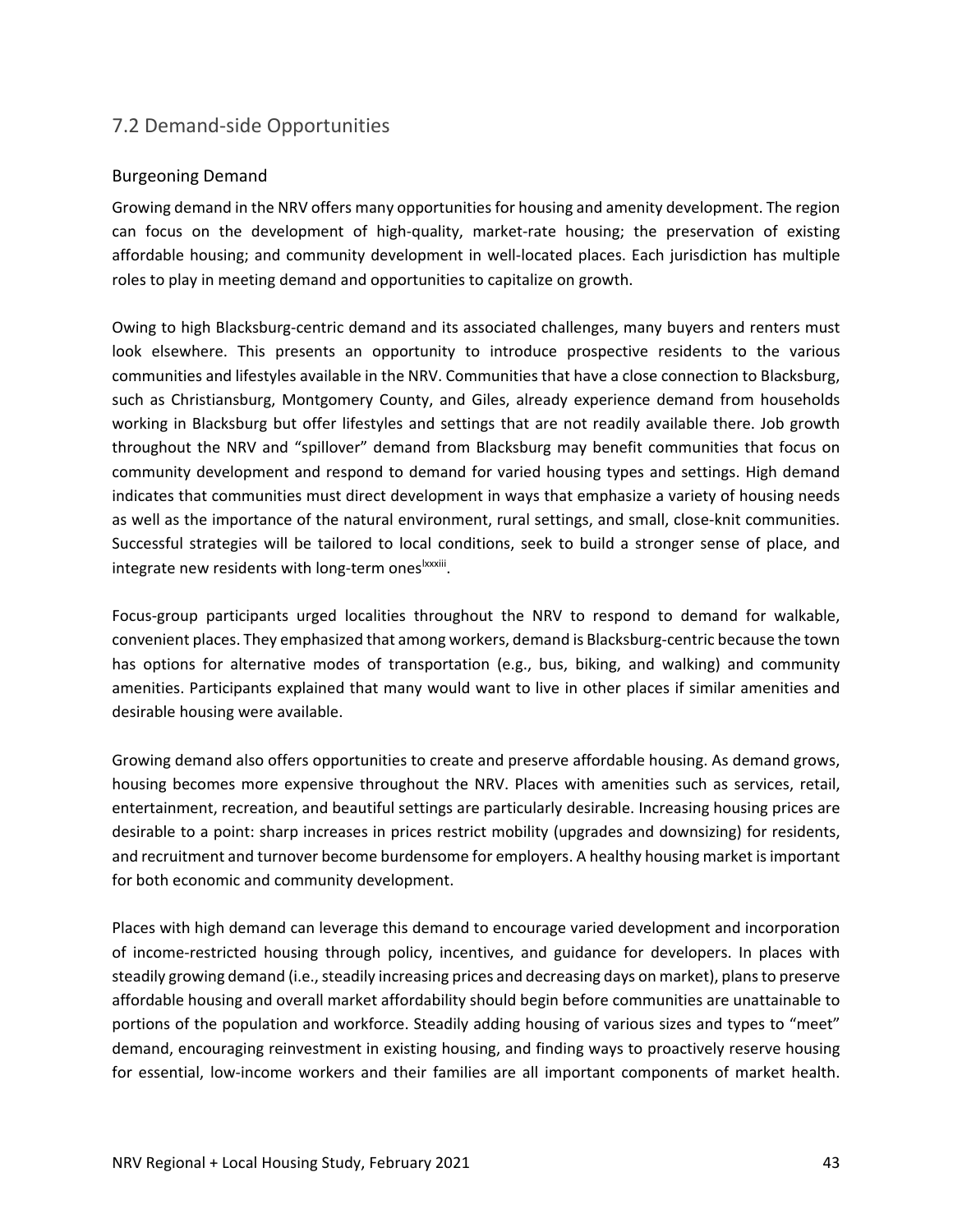Adequate housing supply and access to homeownership for households of all income levels creates opportunities for wealth building and encourages workers to stay in the region.

# 7.3 Supply‐side Challenges

## Inventory & Production

The residential construction industry consolidated in the wake of the Great Recession<sup>lxxxiv</sup>. Nationwide, building construction has not reached prerecession levels despite growing demand. The region lost nearly 60 establishments and 200 workers in the building construction industry sector since its pre‐2008 peak, with the largest decreases seen in new single-family home construction and residential remodelers. Although employment has recently grown, the NRV average annual decrease for these sectors of 4–5 percent per year over the past decade is significantly worse than the national average. Similarly, specialty trades (e.g., plumbers, electricians, masonry) lost nearly 100 establishments and 700 jobs. As a result, many NRV projects must seek contractors from surrounding areas or states, increasing project costs and contributing to a further erosion of local skilled trades workers and firms. The shortages are likely to worsen without a significant increase in the pipeline of new skilled workers to replace the large cohort of existing workers nearing retirement age.

The constricted industry combined with increasing labor, material, and regulation-related costs make building enough housing at the right prices challenging. Focus‐group participants discussed challenges related to inflexible regulation, few subcontractors, shortages of general labor and those related to changes in immigration regulations, and increasing material prices. Although local builders are encouraging entrepreneurship and finding ways to negotiate obstacles, the pace and scope of building is limited by the challenges. Overcoming these challenges requires strategic increases in density, building and development innovations, creative financing, and subsidies. Strategies outlined in this report recommend ways for the region and individual localities to continue and extend existing efforts to realize housing goals.

The market islargely producing for‐sale housing priced higher than \$230,000. The median price of existing units is \$195,000; however, inventory is limited and intense competition leaves little opportunity for low‐ or moderate‐ income households that need financing to buy a home near or less than the median price. Building new housing affordable to low‐income households requires innovative approaches and/or subsidies. Owing to federal devolution, state and local governments are largely responsible for subsidies, strategies, and the promotion of innovations that create more affordable housing.

With a regional rental vacancy rate of 1.5–2.4 percent, rental housing is also scarce in the region; moreover, new development has been dominated by student units. Regional economic development leaders suggest that high-quality, 1-to-2-year rental units are required to house employees who move to the region and who may eventually buy or build a home. Businesses in the region also suggested that many of their existing employees prefer to rent and have not been happy with housing options available in the region.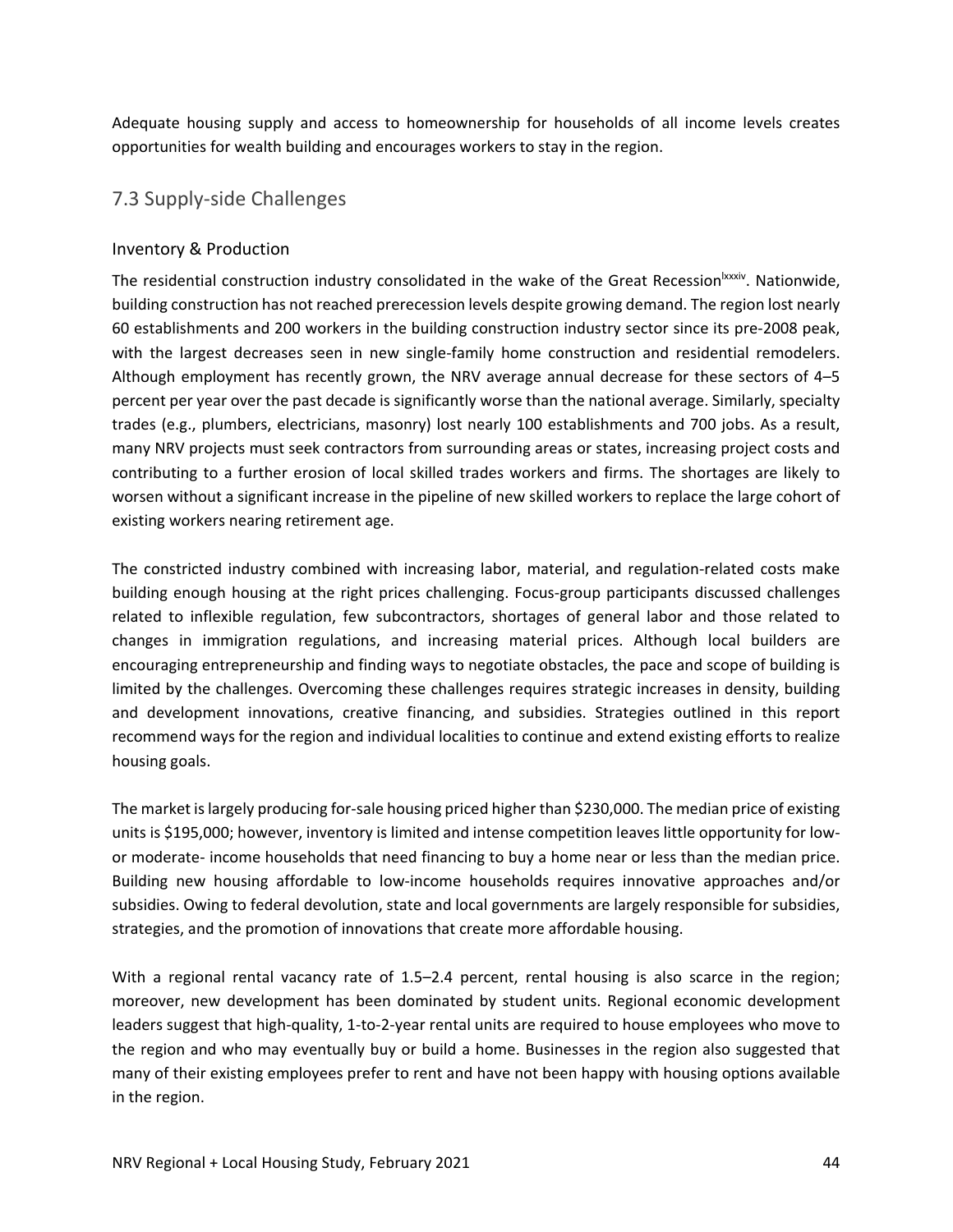The tightness in the housing market affects regional economic development. Businesses cannot recruit and retain the employees they need to grow if they do not have housing, and the region struggles to attract additional businesses that can employ underemployed residents because the pool of workers is too small. Jonas, While, and Gibbs (2010) suggest that workforce housing along with other major infrastructure are common problems for rapidly growing cities  $x$ , Workforce housing<sup>9</sup> supports successful economic development because businesses may have trouble attracting or retaining workers without nearby affordable housing options or convenient and affordable transportation. This job-housing imbalance impedes economic development by making it difficult for businesses to recruit and retain employees<sup>lxxxvi</sup>. Saks (2008) argues that when the supply of affordable housing is restricted, often by land use controls, the pattern of labor migration changes and results in lower employment growth xxxvii.

## Affordability

Market tightness affects housing affordability, particularly for households with low and moderate incomes, because they face intense competition for homes in their price range and there are very few income-restricted units. Approximately 25,900 units in the region are affordable to households with extremely low or very low incomes, and more than 19,860 households need such units. However, 60 percent of units affordable to extremely low and very low‐income households are occupied by households with incomes higher than needed to afford their unit. A lack of income-restricted units implies that many households must accept housing cost burdens or overcrowded or otherwise substandard housing.

In the long run, the lack of affordable housing excludes low- and moderate-income households from the communities and diminish regional diversity and economic vibrancy. Such households struggling to live in our community include childcare workers, preschool and kindergarten teachers, cashiers, food service workers, and home health and personal care aids.

## Housing Reinvestment & Replacement

Realtors and builders described most moderately priced homes as needing significant repairs and upgrades. Furthermore, potential homebuyers have reported frustrations with the quality of moderately priced homes. Because households have long struggled with housing costs rising faster than real incomes, deferred maintenance and little investment in upgrades have become prominent features in the U.S. existing housing stock. Homes require regular maintenance and generally need upgrades every 20–30 years. Housing characteristics such as number of bedrooms and bathrooms, types of heating and cooling, and additional features vary by the decade in which the house was built. Generally, construction quality has increased over decades, and "the quality of the housing stock, measured in such terms as completeness of plumbing facilities, age of structures, structural quality, and equipment and furnishings available, improved in every major respect during the decade of the 1970s<sup>lxxxviii</sup>." Adams (1987) explains that the energy crisis of the 1970s forced a lot of industry changes that conserved energy and improved

<sup>9</sup> Workforce housing is generally described as the housing that is affordable to households earning less than 120 percent of area median income (Cohen & Wardrip, 2011).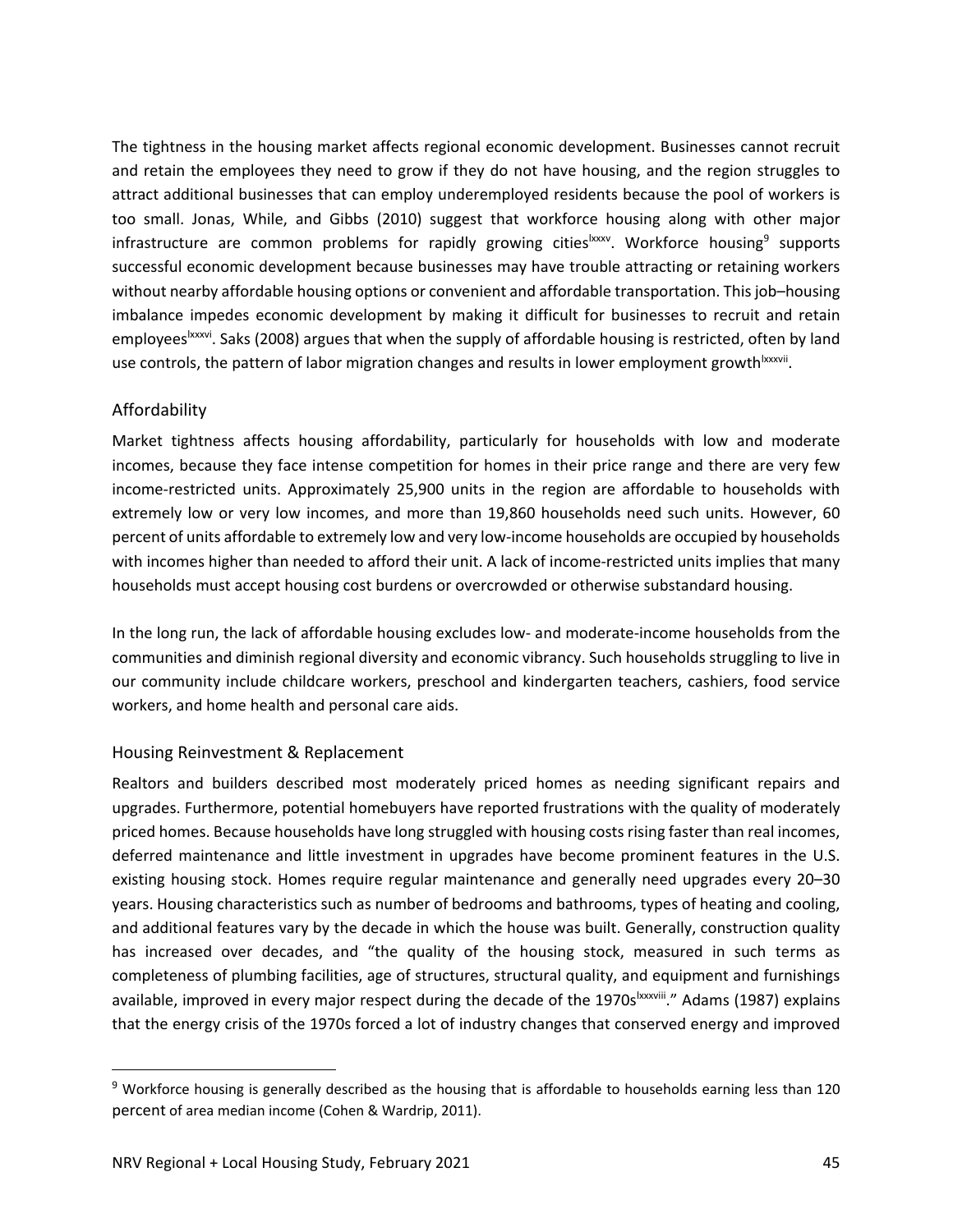construction quality <sup>Ixxxix</sup>. However, some building practices that encouraged heavy insulation and tight building envelopes caused condensation and subsequent wood rotting. Advances in building science have resolved these issues in newer homes. Construction quality may have decreased in the early 1980s<sup>xc</sup>. This is because builders responded to demands for more affordable units as consumers were facing high mortgage interest rates and the effects of two back‐to‐back recessionary periods.

### Mobile Homes

Our region's housing stock includes nearly 2,000 pre‐1976 mobile homes, about 75 percent of which are occupied. The Manufactured Home Construction and Safety Standards Program (HUD Code) established national design, performance, and installation standards for manufactured homes built after June 15, 1976 ("Manufactured Home Construction and Safety Standards," 2015). Mobile homes built prior to 1976 are considered the "worst housing stock" in America by affordable housing advocates and industry representatives<sup>xci</sup>. These homes suffer from leaking roofs, dangerous or inefficient heating sources, lack of insulation, and deteriorating foundations<sup>xcii</sup>. Homes built post 1976 also have shown problems due to poor construction and placement standards. Early manufactured housing units are prone to formaldehyde exposure problems owing to materials usedxciii. In 1985, sections that set formaldehyde emission limits and increased ventilation standards were added to the HUD Code (Krigger, 1998). Replacement of these mobile homesis often recommended over retrofitting because energy efficient construction practices and materials are more cost-effective than weatherizing existing homes.

Mobile homes built before the HUD Code was established are generally far less energy efficient than manufactured homes built after its adoption. Pre‐HUD Code mobile homes consume approximately 53 percent more energy than every other kind of home and are concentrated primarily in the South<sup>xciv</sup>. For some low-income individuals, energy bills can consume more than half their income on a regular basis<sup>xcv</sup>.



\*The estimate of mobile and manufactured homes in Radford is not reliable, so the margin of error is applied to show the reliable range: 175‐457.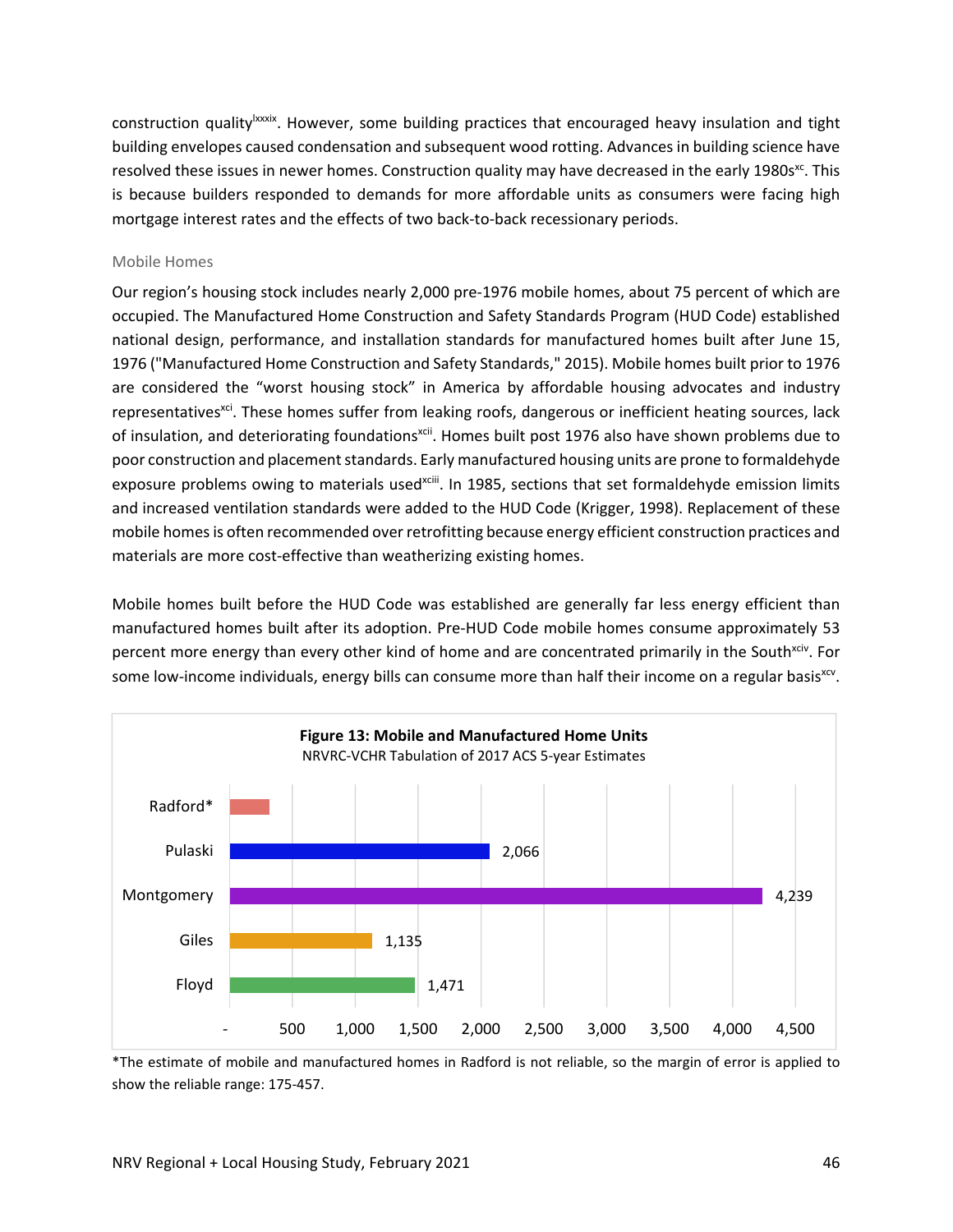#### Accessibility

Much of the existing housing stock would need modifications to meet the accessibility needs of the population. According to the 2011 AHS, most U.S. homes are not fully accessible. Bo'sher et al. (2015) estimates that approximately one third of units in the US have essential accessibility features and are potentially modifiable; fewer than five percent of units have the features needed to accommodate a person with moderate mobility difficulties; and less than one percent of all units are equipped with features that allow a wheelchair user to live independently $x^{ccvi}$ .

More than 10,000 households include at least one person with an ambulatory limitation. Fifty-seven percent of these households have incomes below 80 percent of AMI, and may struggle to afford modifications to their homes. Housing program leaders and experts on aging in our region have identified funding for home repair and modification as a major challenge for our region. Addressing this challenge requires community investment and advocacy at the state and federal levels.

### Infrastructure

Strategic water and sewer system expansion can be used to effectively limit sprawl but may be a barrier to desirable developments. While using infrastructure to limit geographic expansion, localities must provide opportunitiesfor growth by emphasizing creative density with policy and clear goals and guidance for developers. The region has varying degrees of water and sewer system availability. Some localities have identified restrictions as challenges for both new and existing housing; for example, Floyd has a small water supply and sewer system for housing in and near the Town of Floyd, but residents in the rural areas of the County rely on well water and septic systems. The water supply is also restricted by Floyd's geography and the limited watershed of the Little River. Some leadership and focus group participants identified septic services for mobile and manufactured home communities as a barrier to housing reinvestment and affordable housing preservation.

A community that lacks sufficient affordable housing often has insufficient housing for its essential, low‐ income workers. These workers either accept substandard housing or commute from longer distances, which result in increased congestion. Sturtevant and Chapman (2013) conclude that "without an adequate supply of housing [for workers], there will be untenable strains on the region's transportation and transit networks, and an erosion of the region's economic base<sup>xcvii</sup>."

Local governments across the country rely heavily on developers and builders to provide safe, sustainable, and properly resourced neighborhoods and to contribute to infrastructure and community improvements that offset the public costs of development. Regardless of funding sources, costs of developing housing to meet higher public and private standards are increasing. Participants in developer and builder focus groups emphasized that local governments should be flexible (where possible) to reduce costs. Some participantssuggested greater flexibility in project phasing and more individual consideration for practical implementation of project proposals. One participant gave an example of sidewalks needing reinstallation at developer expense in the last phase of development so they are not damaged by construction vehicles.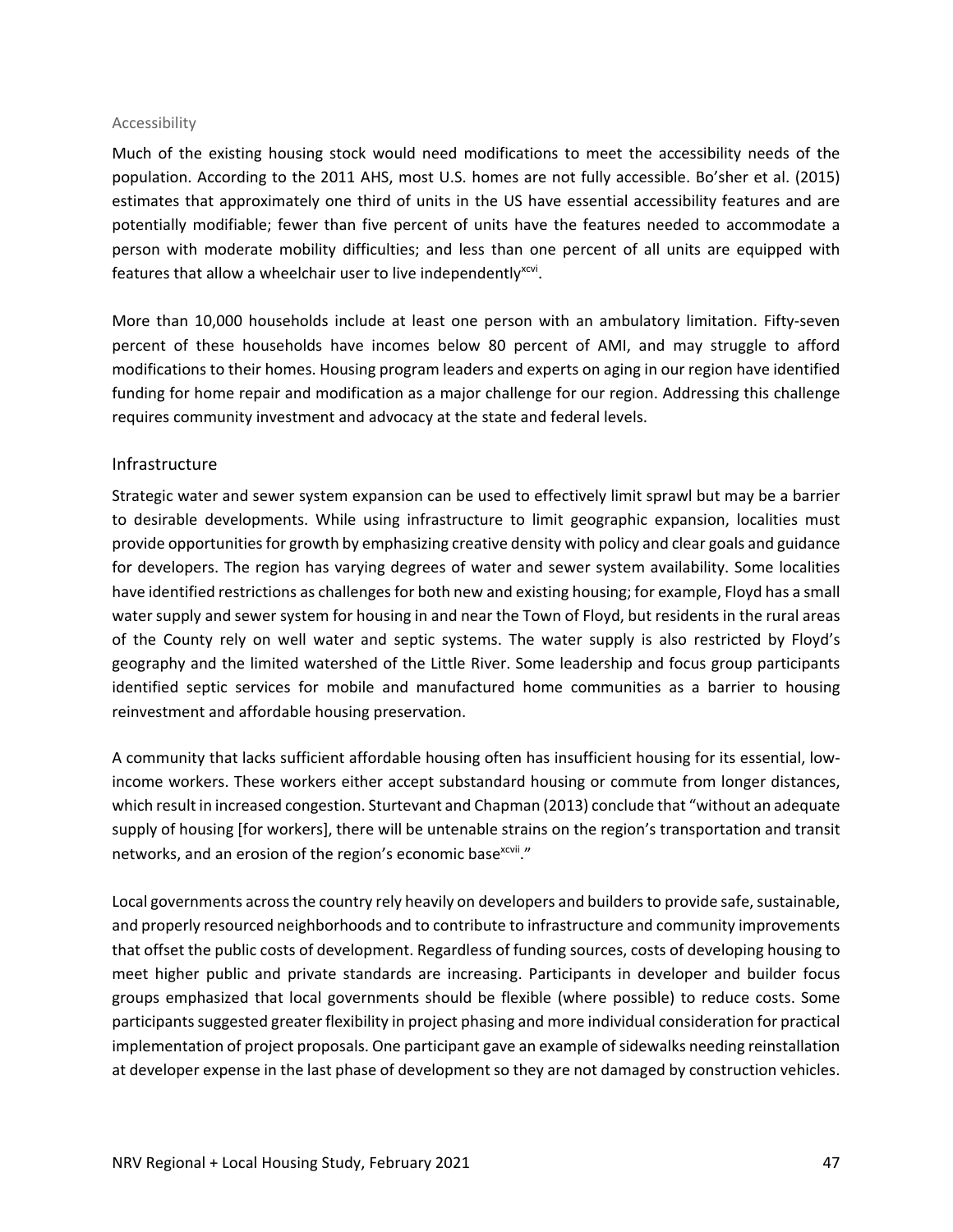Strict regulation, standards, and precedents are critical to managing government capacity; therefore, flexibility requirements may indicate a need for additional public support for planning and development.

In-home technology and communication are becoming increasingly important for household needs such as work and education. Nearly 3,000 people in our community work from home, many of whom need access to internet infrastructure to be productive and/or conduct business. In addition, both physical and digital communities are becoming more highly valued, especially among maturing millennials. $x_{\text{coll}}$ Researchers foresee that "advances in digital technology will make the home a more intensely multifunctional place for living, socializing, entertaining, learning, and working. The benefits from integrating these advances into housing units may change the cost-benefit ratio of owning or renting for many households<sup>xcix</sup>." To meet growing demand for and better access to the internet, our communities must continue to expand infrastructure to more than 12,600 households that do not have internet access and to another 12,500 that do not have high‐speed broadband access.



\* ACS includes DSL in its definition of Broadband, which does not always meet the speed thresholds of 25Mbs/down 3Mbs/up. Also note, data does not reflect broadband expansion project in Floyd which began in 2017.

# 7.4 Opportunity to address Supply‐side Challenges

## Local Government Leadership

Housing challenges in the region will intensify without concerted leadership from local governments to raise and dedicate funds for housing, encourage the development of a variety of housing choices, promote innovative approaches to density, and work regionally to establish market-wide housing goals, policies, and programs. Local governments have tools available to help address housing (e.g., land use and zoning regulations and incentives, tax abatement, resource dedications, influence, development decision making and supports); however, each of these tools requires resources to develop and wield responsibly. Acting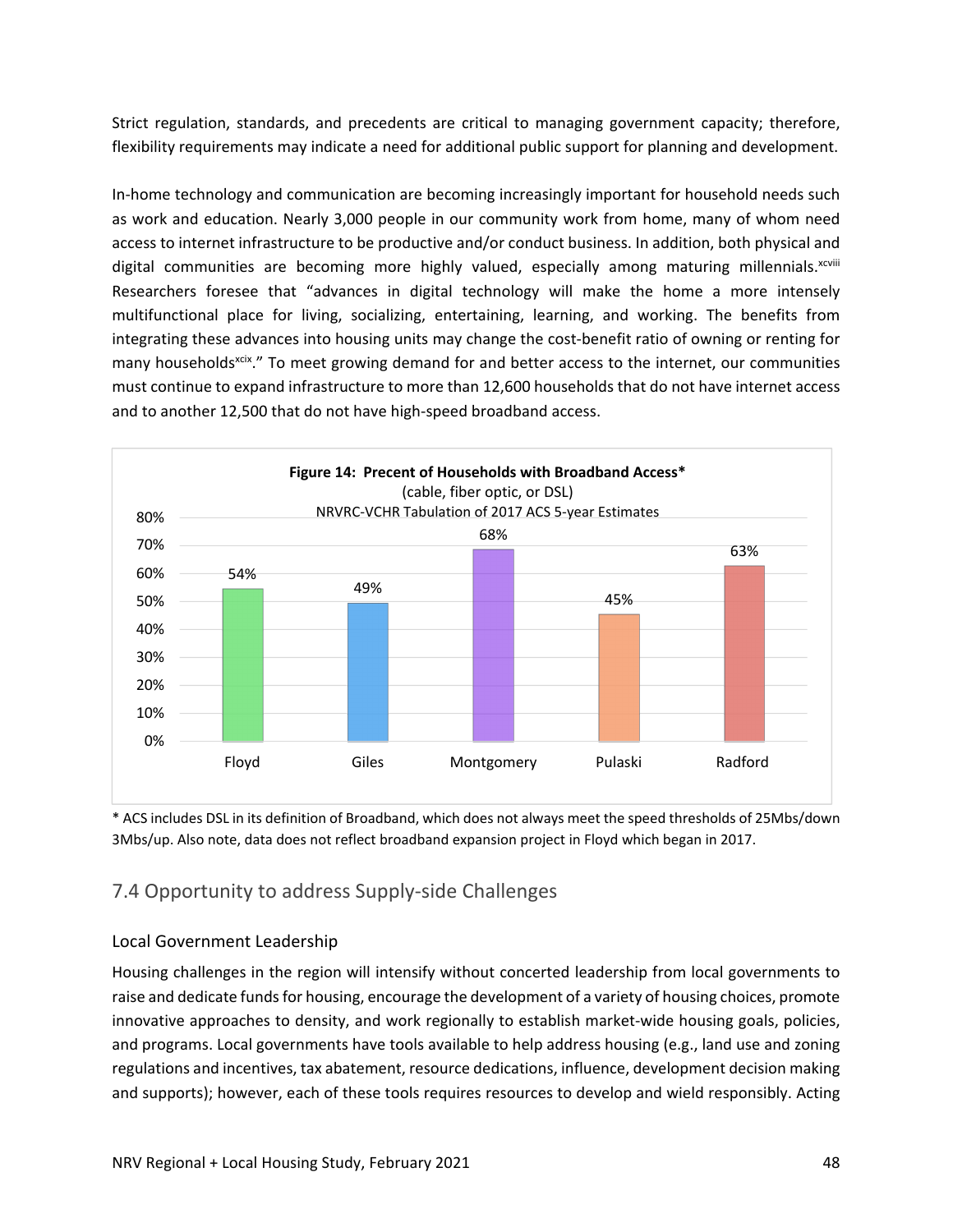to incentivize and remove barriers to the development of housing types that serve individuals and families of all income levels is fundamental to creating an inclusive, prosperous, happy, stable, and growing community.

Local governments can be active stewards of the housing stock and community development. In addition to owner financial interests, communities, and thereby local governments, must realize their stake in the maintenance and regular investment in housing throughout the community. A deteriorating housing stock can lead to decreased real property values and, later, blight. Deteriorating housing stock may also affect economic development as a shortage of turn-key housing and negative impacts on property values deter prospective residents. This, in turn, may reduce the draw of new employees to companies in the region. Tools and incentives available to local governments for this purpose include code development and enforcement, tax incentives for value-increasing investments, and low-interest financing for improvements or maintenance.

Community development and housing are linked and depend on each other in many ways. Residents support community development initiatives as participants and patrons, whereas community amenities attract and anchor residents. Communities should thus embark on housing and community development initiatives in tandem and plan with combined efforts in mind. Local governments are well‐positioned to lead these efforts by connecting plans, programs, funding sources, and partners.

## Regional Collaborations

Local government cannot and should not address housing challenges alone. A responsible housing plan must have regional consideration and include a variety of partners. Housing markets are not defined by jurisdiction and rather by consumer preferences. Markets can be roughly defined by prevailing commute patterns. Submarkets are defined by considerations including preferences for schools, amenities, housing type, and social networks. The NRV market is closely aligned with the region while steadily increasing connections with Roanoke. Many submarkets are defined within our region based on varying preferences such asliving within the Blacksburg School District or along the 460 Corridor, having large lots with privacy and views or high‐speed internet, or being in or out of town. Locales throughout our region and in each jurisdiction offer land and housing matching households with diverse preferences. Employers, institutions, and the public must collaborate with local governments and developers to maintaining the variety of home settings (urban, suburban, exurban, rural) while responding to diversity of demand.

## Employer Housing Benefits

Since the Great Recession, employers have become more involved in addressing housing challenges beyond raising wages, such as making philanthropic donations to address homelessness, providing benefits to employees including down‐payment assistance and second mortgages, and building housing. Such collaborations between companies, builders, and local governments help alleviate shortages and address issues directly.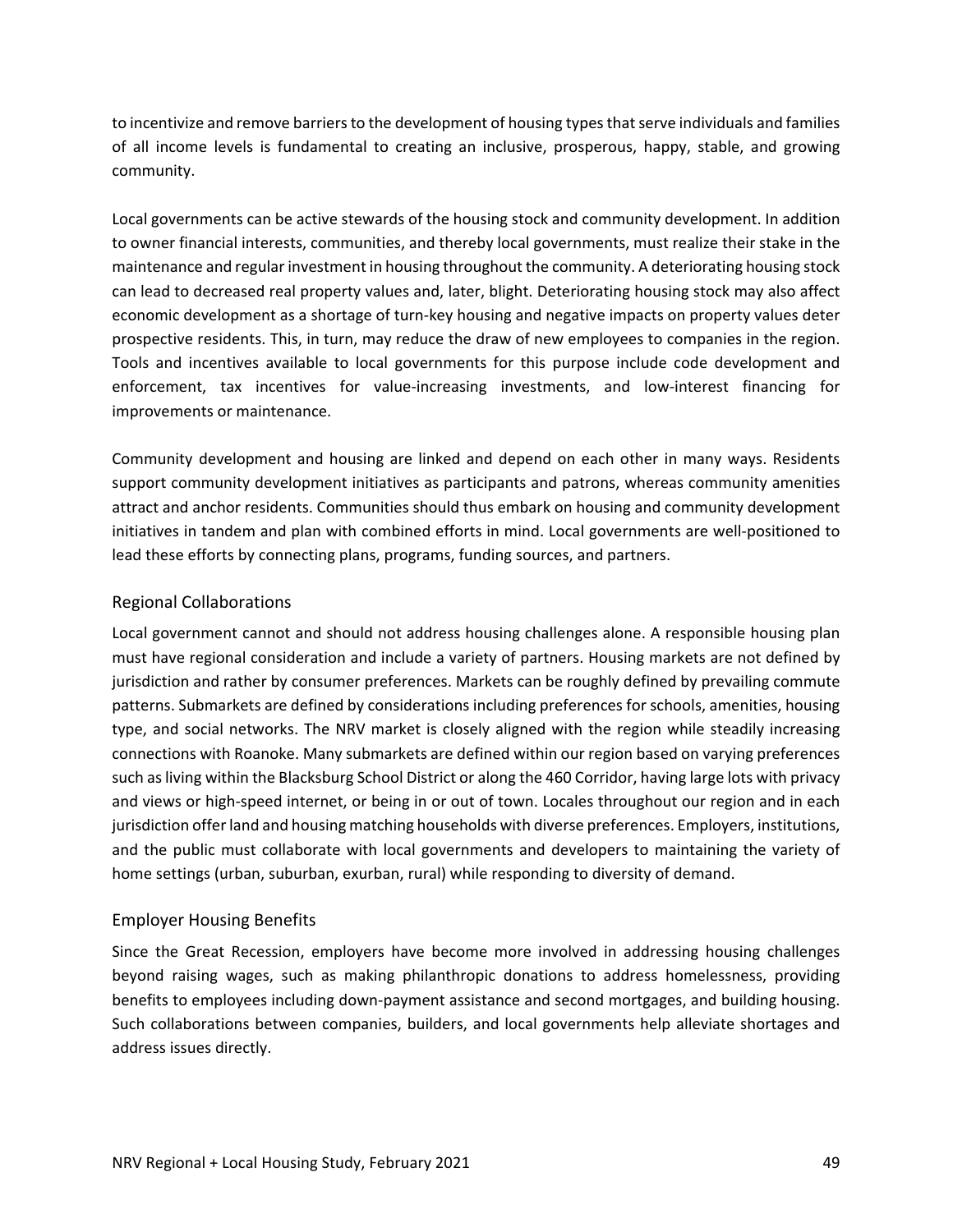Early steps employers can take are to understand and document their employees housing needs and preferences and communicate those to builders and elected officials. Employees that currently do not live in a jurisdiction but work there have little voice in local government proceedings; in contrast, employers located in a jurisdiction can represent employee housing needs. Employers can also provide housing benefits directly or by negotiating with local banks and non‐profits. Finally, large institutions can provide innovative solutions (e.g., social impact bonds) and support strategies addressed at the partnership, local, and regional level.

### Construction Industry Entrepreneurship and Innovation

Entrepreneurship and innovation in the industry are well‐timed owing to rising costs of production and few available builders and contractors. Participants in the builder and developer focus group explained that few new subcontracting businesses have emerged, partially because of risk aversion lingering from the Great Recession and partially because of financial and capital barriers to licensure and starting a business. However, focus group participants noted that their associates who have become entrepreneurs and who have started new business have begun closing the gap in subcontractors and have been extremely successful. Local, regional, and state-level opportunities exist for mobilizing resources and supporting entrepreneurship in the trades.

Additional possibilities include integration of innovations in building and varying building types in the region. Innovation may reduce both immediate and long-term costs of building, including energy use, production waste, and durability. Innovation can initially be integrated into the structure, implemented through building monitoring and proactive maintenance, and achieved through creative financing that predicts that savings can be achieved through building performance.

Innovation in housing is a paradox: although the industry values innovation, it is inherently risky, and the housing industry is risk averse. Construction organizations depend on a trusted production path that has historically provided profits. Many innovations have failed. For example, exterior-insulation-finishing systems (EIFS) were widely litigated before becoming a successful synthetic stucco product in the market. Many in the housing industry have therefore chosen to wait, becoming second movers and allowing others to attempt and potentially fail before implementing innovations. Innovations in housing thus generally involve improvements in the cost and functionality of established products and processes. Of implemented innovations, few have succeeded in driving down production costs or making housing more affordable to consumers: gains benefit the builder and are not shared along the supply chain for general improvement. Radical housing innovations are less common and are frequently prompted by innovations and shocks outside of the housing sector.

Other endemic characteristics of the industry persist in resisting innovation. The industry is highly fragmented with many stakeholders along the path from raw material to end user who can either veto or endorse the product. Risk and uncertainty in residential construction are unique to the production of a home, and include low concentration, supply chain and path, subcontractor networks, market cycles, site– based complexities, and reduced productivity. Firms that produce housing are diverse, ranging from